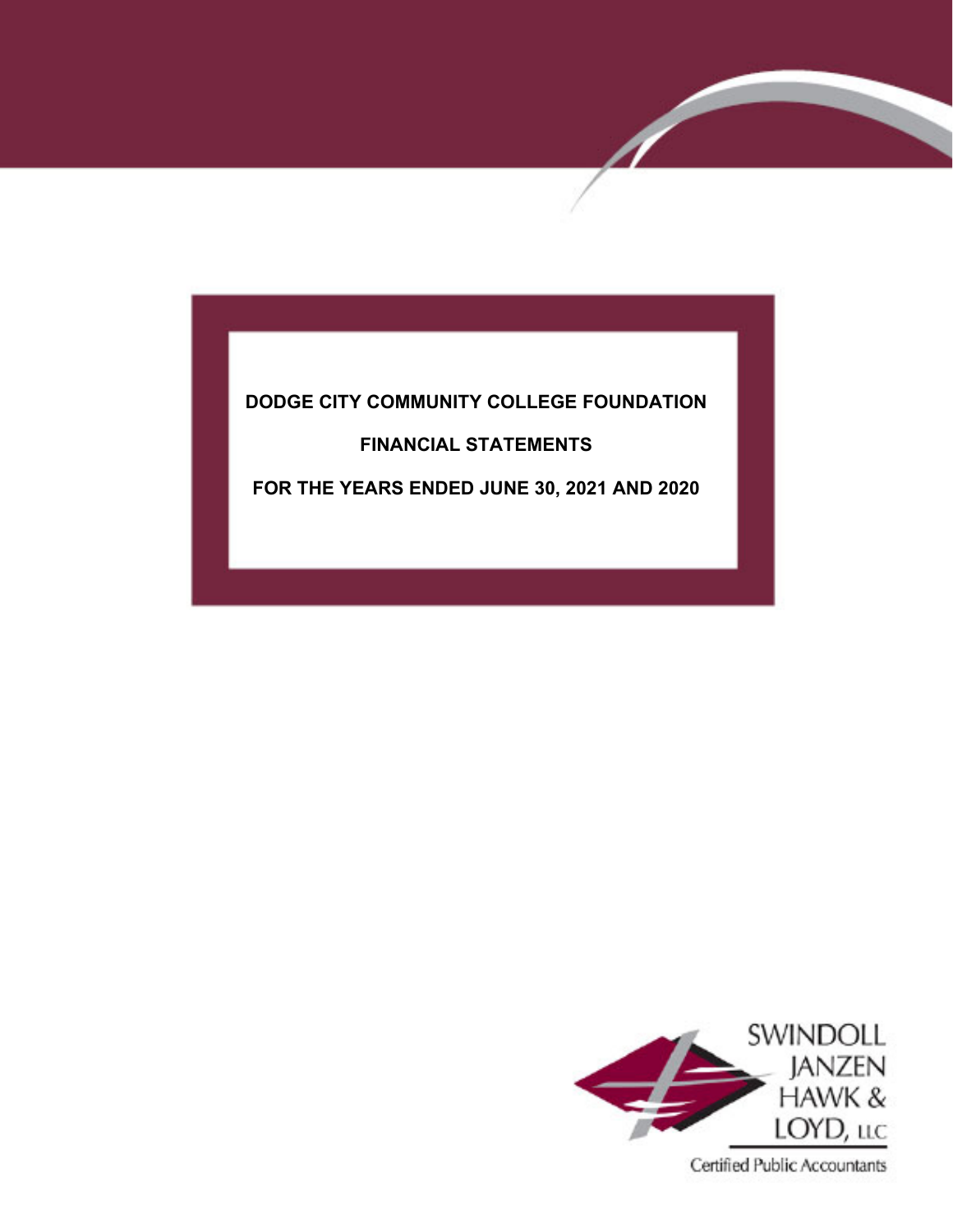# June 30, 2021 and 2020

# TABLE OF CONTENTS

# Page

| <b>FINANCIAL STATEMENTS</b> |  |
|-----------------------------|--|
|                             |  |
|                             |  |
|                             |  |
|                             |  |
|                             |  |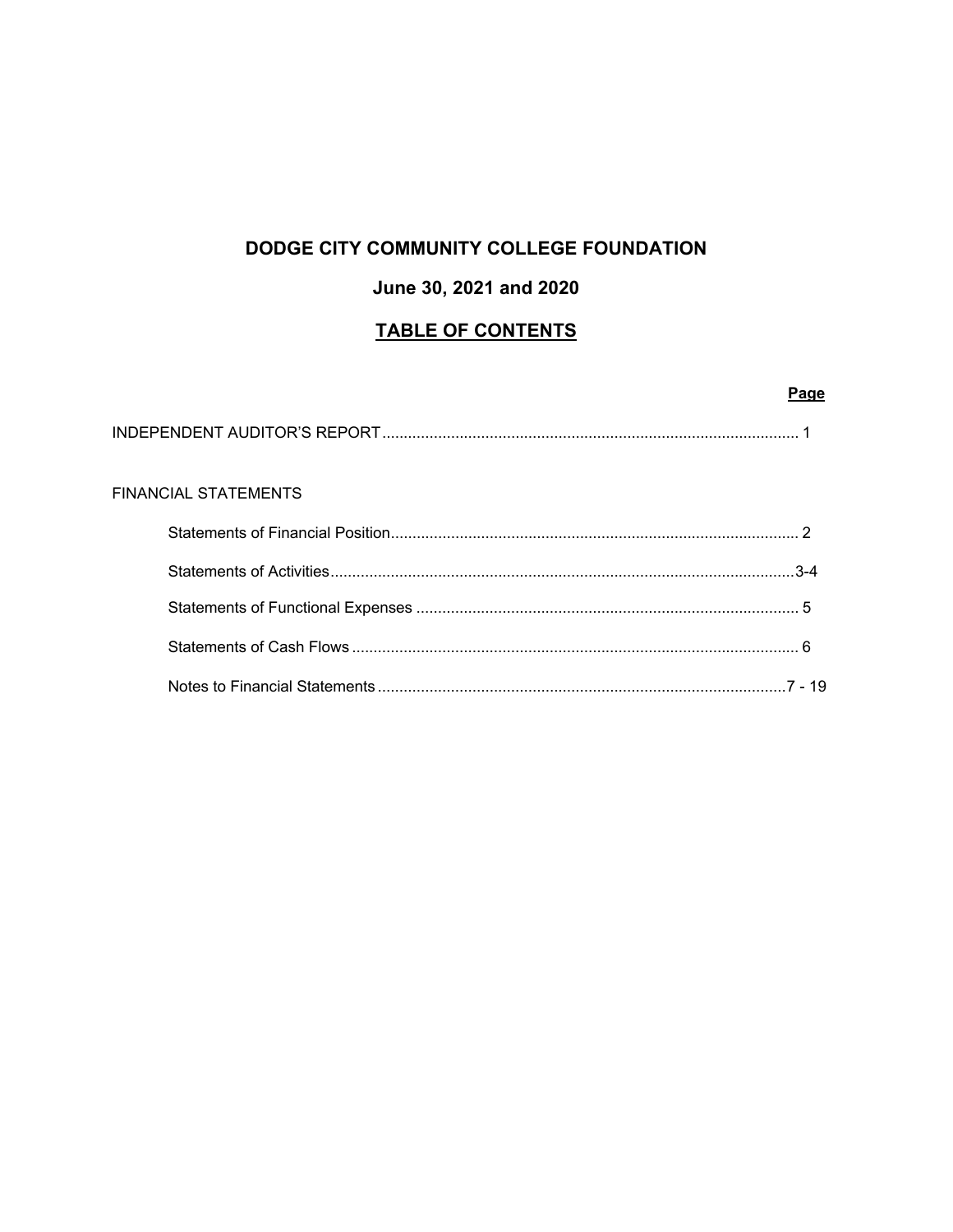

Helping you get from where you **Z** re to where you want to  $\mathcal{B}$ 

#### **INDEPENDENT AUDITOR'S REPORT**

Board of Directors Dodge City Community College Foundation Dodge City, KS 67801

We have audited the accompanying statements of financial position of Dodge City Community College Foundation (Foundation), a nonprofit organization, which comprise the Statements of Financial Position as of June 30, 2021 and 2020, and the related Statements of Activities, Statements of Functional Expenses and Statements of Cash Flows for the years then ended, and the related notes to the financial statements.

#### **Management's Responsibility for the Financial Statements**

Management is responsible for the preparation and fair presentation of these financial statements in accordance with accounting principles generally accepted in the United States of America; this includes the design, implementation, and maintenance of internal control relevant to the preparation and fair presentation of financial statements that are free from material misstatement, whether due to fraud or error.

#### **Auditor's Responsibility**

Our responsibility is to express an opinion on these financial statements based on our audits. We conducted our audits in accordance with auditing standards generally accepted in the United States of America. Those standards require that we plan and perform the audits to obtain reasonable assurance about whether the financial statements are free from material misstatement.

An audit involves performing procedures to obtain audit evidence about the amounts and disclosures in the financial statements. The procedures selected depend on the auditor's judgment, including the assessment of the risks of material misstatement of the financial statements, whether due to fraud or error. In making those risk assessments, the auditor considers internal control relevant to the entity's preparation and fair presentation of the financial statements in order to design audit procedures that are appropriate in the circumstances, but not for the purpose of expressing an opinion on the effectiveness of the entity's internal control. Accordingly, we express no such opinion. An audit also includes evaluating the appropriateness of accounting policies used and the reasonableness of significant accounting estimates made by management, as well as evaluating the overall presentation of the financial statements.

We believe that the audit evidence we have obtained is sufficient and appropriate to provide a basis for our audit opinion.

#### **Opinion**

In our opinion, the financial statements referred to above present fairly, in all material respects, the financial position of the Foundation as of June 30, 2021 and 2020, and the changes in its net assets and its cash flows for the years then ended in accordance with accounting principles generally accepted in the United States of America.

 $\overline{\phantom{a}}$ 

Swindoll, Janzen, Hawk & Loyd, LLC Hutchinson, KS October 27, 2021

**Hutchinson Office** 129 W. 2nd. Ste. A Hutchinson, KS 67504 620.662.3358

**McPherson Office** 123 S. Main McPherson, KS 67460 620.241.1826

**Newton Office** 3179 North Main Ste. A North Newton, KS 67117 316.282.9905

**Wichita Office** 220 W. Douglas, Ste. 300<br>Wichita, KS 67202 316.265.5600

www.sjhl.com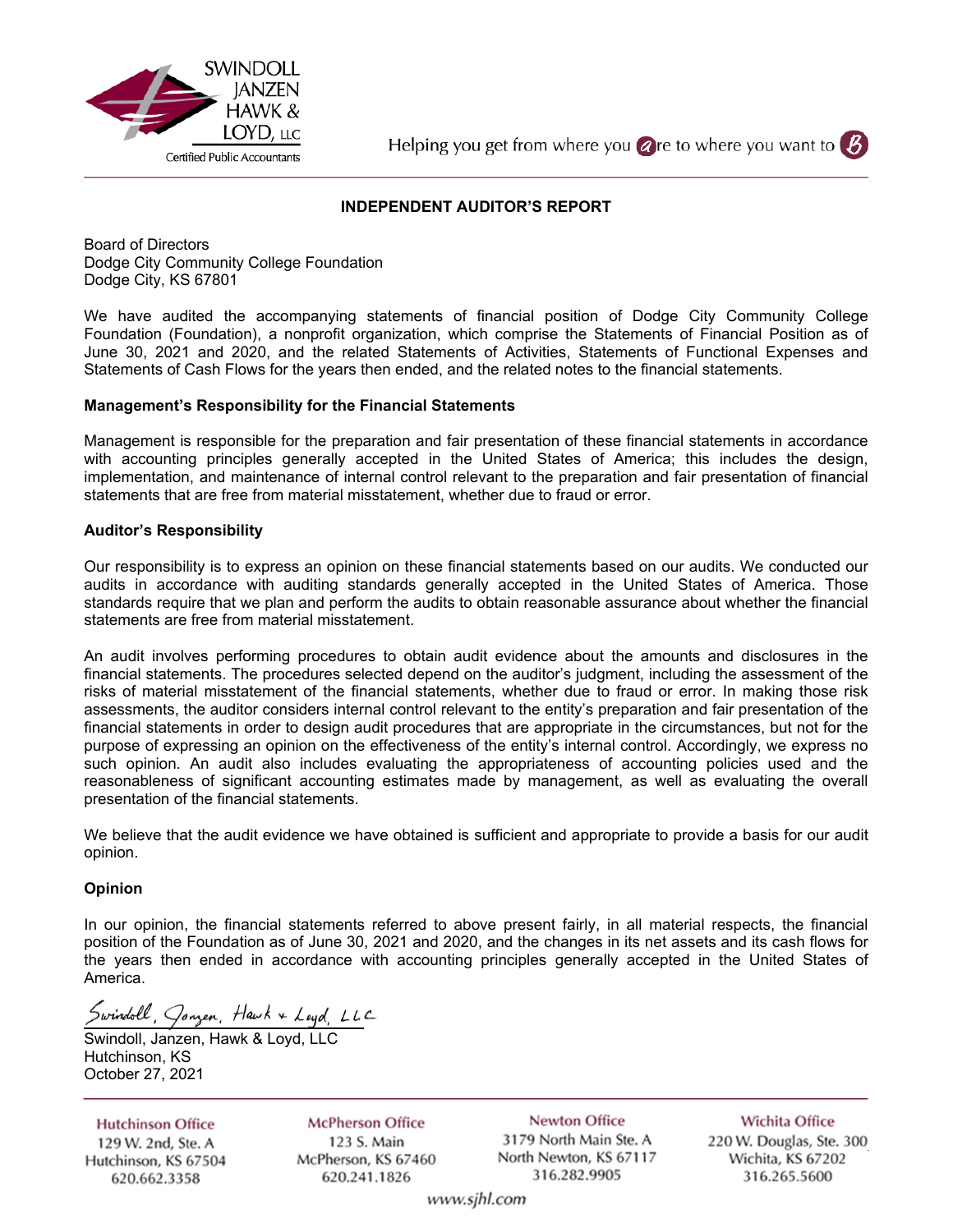# **STATEMENTS OF FINANCIAL POSITION**

#### **June 30, 2021 and 2020**

|                                     | 2021          | 2020          |
|-------------------------------------|---------------|---------------|
| ASSETS                              |               |               |
| Cash and cash equivalents           | \$<br>245.342 | 139,954<br>\$ |
| Restricted cash                     | 156,811       | 161,733       |
| Investments                         | 3,791,649     | 2,985,559     |
| Unconditional promises to give, net | 142,872       | 174,513       |
| Deferred bond issuance costs, net   | 101,854       | 113,201       |
| Buildings and improvements          | 8,160,298     | 8,160,298     |
| Accumulated depreciation            | (962, 735)    | (758, 728)    |
| <b>TOTAL ASSETS</b>                 | \$11,636,091  | \$10,976,530  |
| LIABILITIES AND NET ASSETS          |               |               |
| Liabilities                         |               |               |
| Interest payable                    | \$<br>45,086  | 48,800<br>\$  |
| Bond premium                        | 44,345        | 49,273        |
| Promissory note payable             | 40,848        | 47,628        |
| Industrial revenue bond payable     | 3,195,000     | 3,465,000     |
| <b>Total liabilities</b>            | 3,325,279     | 3,610,701     |
| <b>Net Assets</b>                   |               |               |
| Without donor restrictions          | 4,145,149     | 4,031,735     |
| With donor restrictions             | 4,165,663     | 3,334,094     |
| Total net assets                    | 8,310,812     | 7,365,829     |
| TOTAL LIABILITIES AND NET ASSETS    | \$11,636,091  | \$10,976,530  |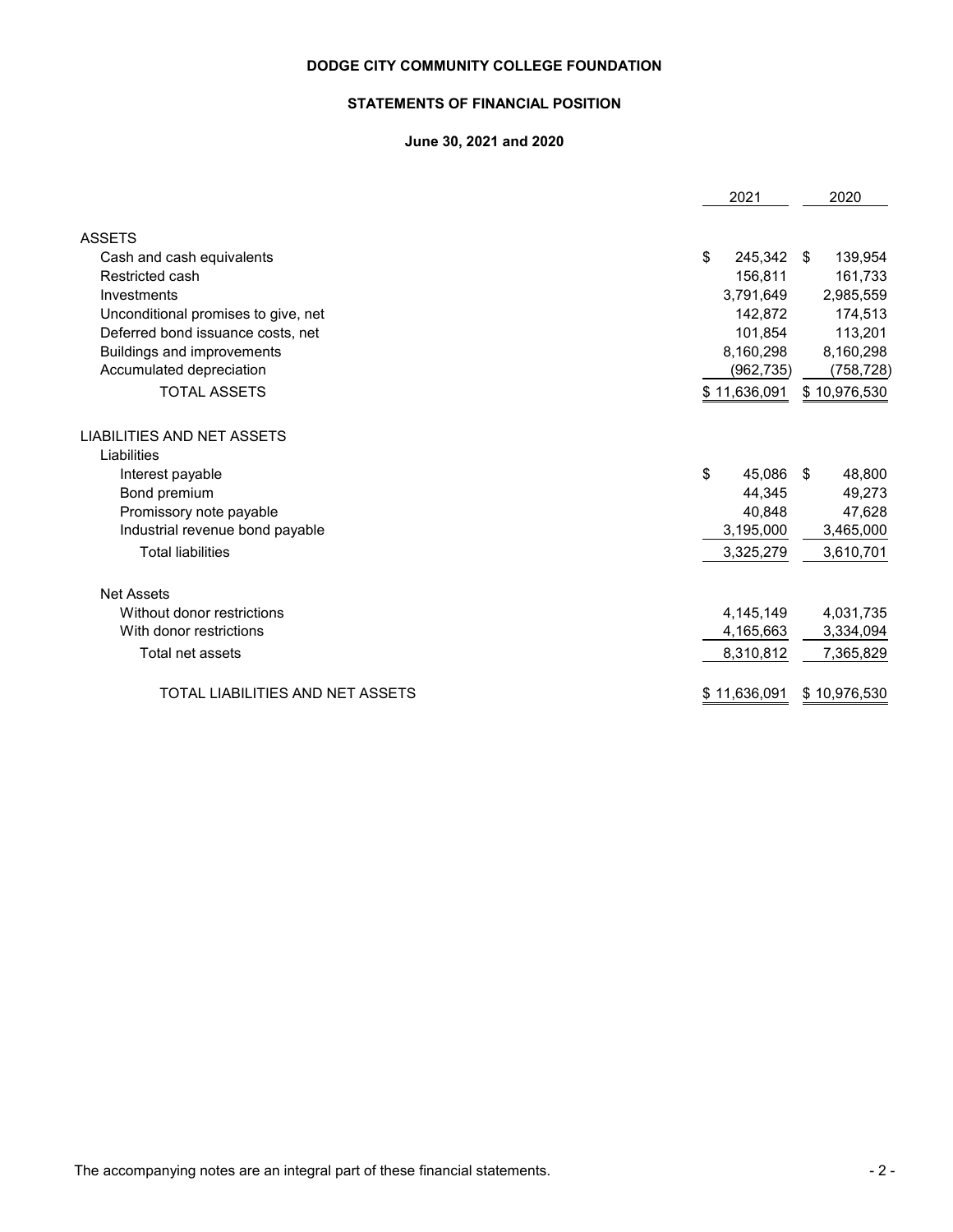# **STATEMENT OF ACTIVITIES**

#### **For the Year Ended June 30, 2021**

|                                                 | 2021                                 |                                   |                 |
|-------------------------------------------------|--------------------------------------|-----------------------------------|-----------------|
|                                                 | <b>Without Donor</b><br>Restrictions | <b>With Donor</b><br>Restrictions | Total           |
| REVENUES, GAINS AND OTHER SUPPORT               |                                      |                                   |                 |
| Contributions                                   | \$<br>86,470                         | 181,856<br>-\$                    | 268,326<br>\$   |
| Special events, net of direct expenses          | 59,417                               |                                   | 59,417          |
| Rent                                            | 372,370                              |                                   | 372,370         |
| Net investment return                           | (28, 822)                            | 867,890                           | 839,068         |
| Royalties                                       |                                      | 185                               | 185             |
| Total revenues, gains and other support         | 489,435                              | 1,049,931                         | 1,539,366       |
| Net assets released from restrictions           | 415,455                              | (415, 455)                        |                 |
| TOTAL REVENUES, GAINS, AND OTHER SUPPORT        | 904,890                              | 634,476                           | 1,539,366       |
| <b>EXPENSES</b>                                 |                                      |                                   |                 |
| <b>Program Services</b>                         | 562,384                              |                                   | 562,384         |
| <b>Supporting Services</b>                      |                                      |                                   |                 |
| Management and general                          | 20,181                               |                                   | 20,181          |
| Fundraising                                     | 11,818                               |                                   | 11,818          |
| Total supporting services                       | 31,999                               |                                   | 31,999          |
| <b>Total expenses</b>                           | 594,383                              |                                   | 594,383         |
| INCREASE IN NET ASSETS BEFORE RECLASSIFICATIONS | 310,507                              | 634,476                           | 944,983         |
| <b>RECLASSIFICATIONS</b>                        | (197, 093)                           | 197,093                           |                 |
| <b>INCREASE IN NET ASSETS</b>                   | 113,414                              | 831,569                           | 944,983         |
| NET ASSETS AT BEGINNING OF YEAR                 | 4,031,735                            | 3,334,094                         | 7,365,829       |
| NET ASSETS AT END OF YEAR                       | 4, 145, 149<br>\$                    | 4,165,663<br>\$                   | 8,310,812<br>\$ |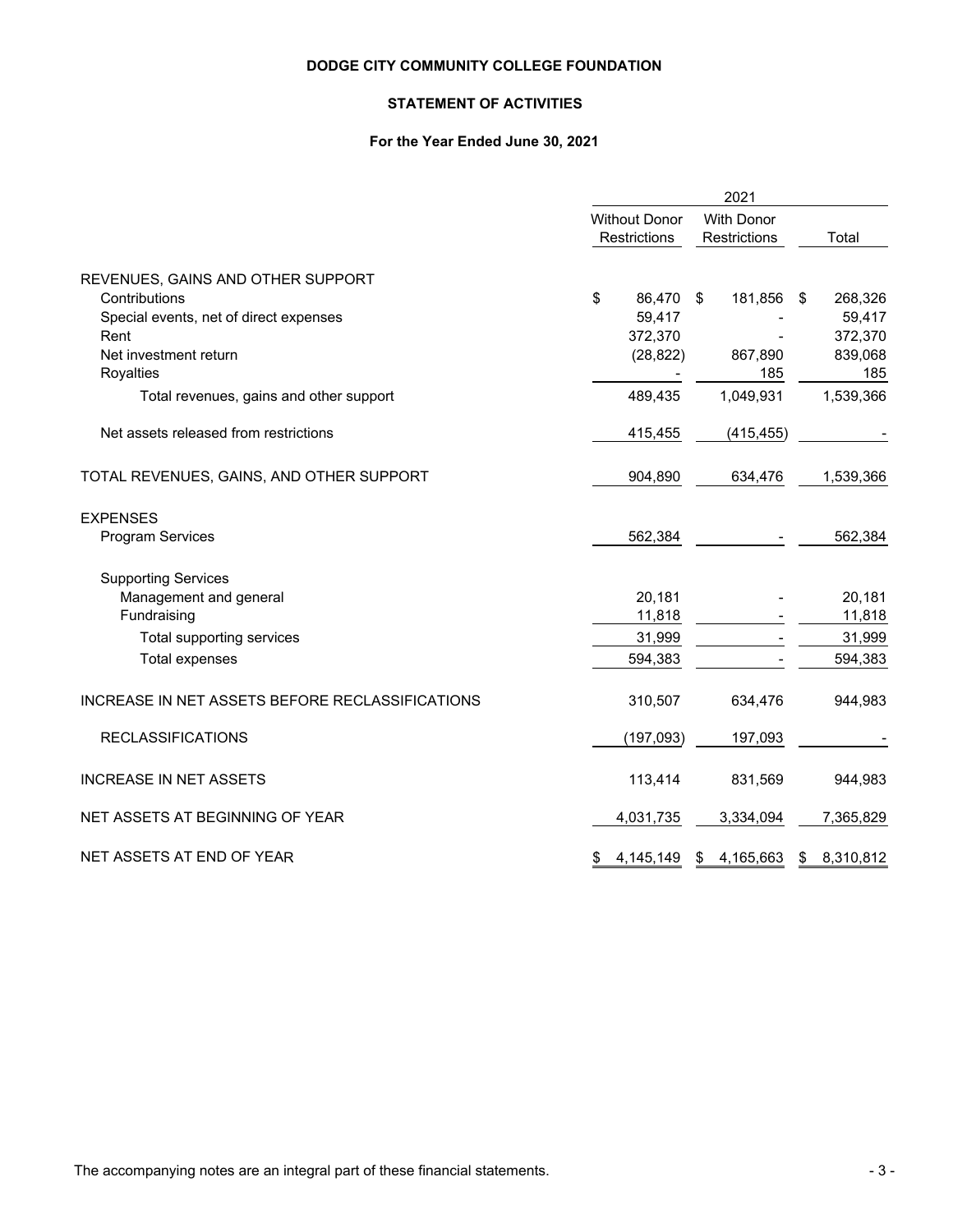#### **STATEMENT OF ACTIVITIES**

#### **For the Year Ended June 30, 2020**

|                                                            | 2020                                 |                                   |                 |
|------------------------------------------------------------|--------------------------------------|-----------------------------------|-----------------|
|                                                            | <b>Without Donor</b><br>Restrictions | <b>With Donor</b><br>Restrictions | Total           |
| REVENUES, GAINS AND OTHER SUPPORT                          |                                      |                                   |                 |
| Contributions                                              | \$<br>5,661                          | 357,260<br>\$                     | 362,921<br>\$   |
| Special events, net of direct expense                      | 88,812                               |                                   | 88,812          |
| Rent                                                       | 370,320                              |                                   | 370,320         |
| Net investment return                                      | (22, 129)                            | 219,949                           | 197,820         |
| Royalties                                                  |                                      | 426                               | 426             |
| Total revenues, gains and other support                    | 442,664                              | 577,635                           | 1,020,299       |
| Net assets released from restrictions                      | 359,919                              | (359, 919)                        |                 |
| TOTAL REVENUES, GAINS, AND OTHER SUPPORT                   | 802,583                              | 217,716                           | 1,020,299       |
| <b>EXPENSES</b>                                            |                                      |                                   |                 |
| <b>Program Services</b>                                    | 655,492                              |                                   | 655,492         |
| <b>Supporting Services</b>                                 |                                      |                                   |                 |
| Management and general                                     | 20,221                               |                                   | 20,221          |
| Fundraising                                                | 11,818                               |                                   | 11,818          |
| Total supporting services                                  | 32,039                               |                                   | 32,039          |
| Total expenses                                             | 687,531                              |                                   | 687,531         |
| INCREASE (DECREASE) IN NET ASSETS BEFORE RECLASSIFICATIONS | 115,052                              | 217,716                           | 332,768         |
| <b>RECLASSIFICATIONS</b>                                   | (22, 686)                            | 22,686                            |                 |
| <b>INCREASE IN NET ASSETS</b>                              | 92,366                               | 240,402                           | 332,768         |
| NET ASSETS AT BEGINNING OF YEAR                            | 3,939,369                            | 3,093,692                         | 7,033,061       |
| NET ASSETS AT END OF YEAR                                  | 4,031,735<br>\$                      | 3,334,094<br>\$                   | 7,365,829<br>\$ |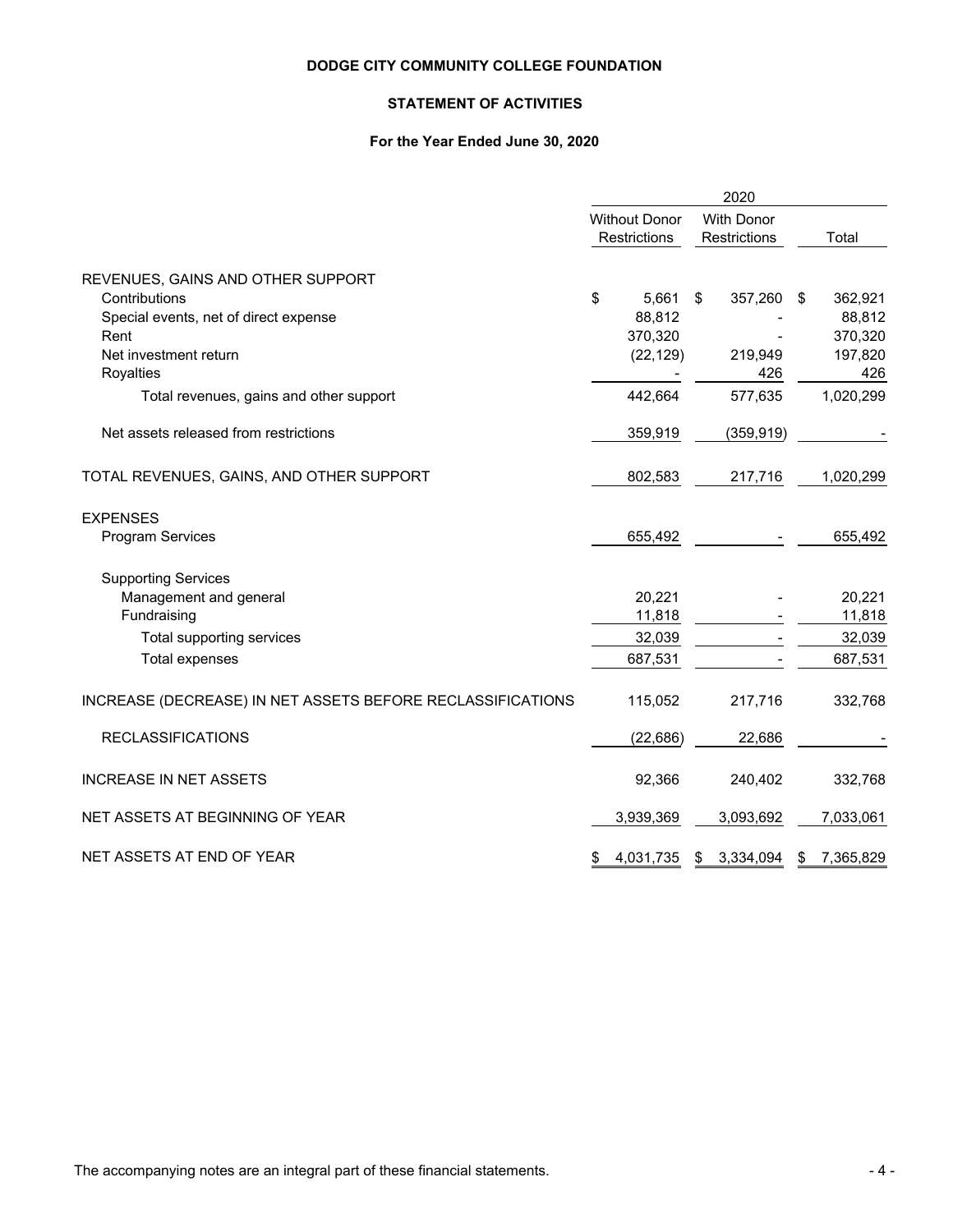#### **STATEMENTS OF FUNCTIONAL EXPENSES**

#### **For the Year Ended June 30, 2021 and 2020**

|                                  |              |                  | <b>Supporting Services</b> |                           |              |              |           |              |
|----------------------------------|--------------|------------------|----------------------------|---------------------------|--------------|--------------|-----------|--------------|
|                                  |              | Program Services |                            | Management<br>and General |              | Fundraising  |           | Total        |
|                                  | 2021         | 2020             | 2021                       | 2020                      | 2021         | 2020         | 2021      | 2020         |
| Scholarships                     | 62,971<br>\$ | 66,940<br>\$     | \$                         | \$                        | \$           | \$           | 62,971    | 66,940<br>\$ |
| <b>Salaries</b>                  | 14,197       | 13,447           | 15,485                     | 15,485                    | 11,818       | 11,818       | 41,500    | 40,750       |
| Marketing and advertising        |              | 4,276            | 3,822                      | 2,854                     |              |              | 3,822     | 7,130        |
| Supplies and office expenses     | 19,780       | 14,933           | 66                         | 1,650                     |              |              | 19,846    | 16,583       |
| Project expense                  | 32,867       | 206,499          |                            |                           |              |              | 32,867    | 206,499      |
| Interest expense                 | 108,077      | 116,889          |                            |                           |              | Ξ.           | 108,077   | 116,889      |
| Fine arts expense                | 20,056       | 1,106            |                            |                           |              |              | 20,056    | 1,106        |
| Depreciation expense             | 204,008      | 204,007          |                            |                           |              |              | 204,008   | 204,007      |
| Grant expenses                   | 91,371       | 27,000           |                            |                           |              |              | 91,371    | 27,000       |
| Bank fees                        |              |                  | 808                        | 232                       |              |              | 808       | 232          |
| Other                            | 9,057        | 395              |                            |                           |              |              | 9,057     | 395          |
| <b>Total Functional Expenses</b> | \$562,384    | \$655,492        | 20,181<br>\$               | \$20,221                  | 11,818<br>\$ | 11,818<br>\$ | \$594,383 | \$687,531    |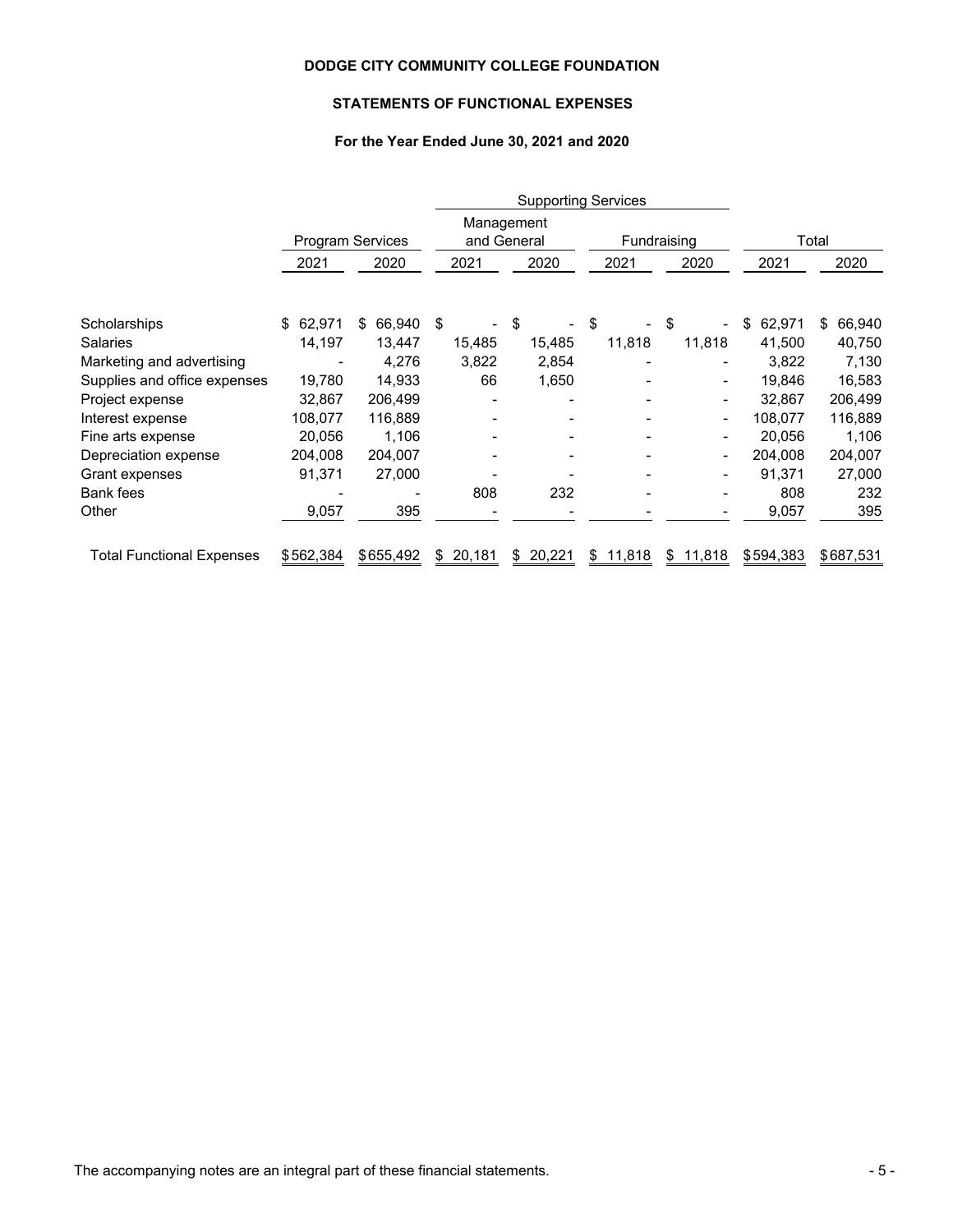# **STATEMENTS OF CASH FLOWS**

#### **For the Years Ended June 30, 2021 and 2020**

|                                                                                                              | 2021                     | 2020                     |
|--------------------------------------------------------------------------------------------------------------|--------------------------|--------------------------|
| CASH FLOWS FROM OPERATING ACTIVITIES                                                                         |                          |                          |
| Cash received from contributions                                                                             | \$<br>295,883            | \$<br>393,098            |
| Cash received from rent                                                                                      | 372,370                  | 370,320                  |
| Cash received from interest and dividends                                                                    | 144                      | 7                        |
| Cash received from special events                                                                            | 74,299                   | 151,573                  |
| Cash paid for special events                                                                                 | (14, 882)                | (62, 761)                |
| Cash paid to DCCC for scholarships and other academic support                                                | (62, 971)                | (66, 940)                |
| Cash paid to DCCC for salary reimbursements                                                                  | (41,500)                 | (40, 750)                |
| Cash disbursed for other program expenses                                                                    | (173, 132)               | (254, 209)               |
| Cash paid for interest                                                                                       | (105, 372)               | (114, 047)               |
| Cash disbursed for management and general                                                                    | (4,696)                  | (4,736)                  |
| Net cash flows from operating activities                                                                     | 340,143                  | 371,555                  |
| CASH FLOWS FROM INVESTING ACTIVITIES                                                                         |                          |                          |
| Purchase of investments                                                                                      | (115,603)                | (839,019)                |
| Proceeds from sale of investments                                                                            | 148,437                  | 873,137                  |
| Net cash flows from investing activities                                                                     | 32,834                   | 34,118                   |
| CASH FLOWS FROM FINANCING ACTIVITIES                                                                         |                          |                          |
| Payment on industrial revenue bond principal                                                                 | (270,000)                | (260,000)                |
| Payment on promissory note principal                                                                         | (6,780)                  | (6, 363)                 |
| Royalties restricted for scholarships                                                                        | 185                      | 426                      |
| Contributions restricted to endowment                                                                        | 4.084                    | 1,250                    |
| Net cash flows from financing activities                                                                     | (272, 511)               | (264, 687)               |
| NET INCREASE (DECREASE) IN CASH, CASH EQUIVALENTS AND RESTRICTED CASH                                        | 100,466                  | 140,986                  |
| CASH, CASH EQUIVALENTS AND RESTRICTED CASH AT THE BEGINNING OF YEAR                                          | 301,687                  | 160,701                  |
| CASH, CASH EQUIVALENTS AND RESTRICTED CASH AT THE END OF YEAR                                                | 402,153                  | \$<br>301,687            |
| RECONCILIATION OF CASH, CASH EQUIVALENTS AND RESTRICTED CASH<br>Cash and cash equivalents<br>Restricted cash | \$<br>245,342<br>156,811 | \$<br>139,954<br>161,733 |
| TOTAL CASH, CASH EQUIVALENTS AND RESTRICTED CASH                                                             | \$<br>402,153            | \$<br>301,687            |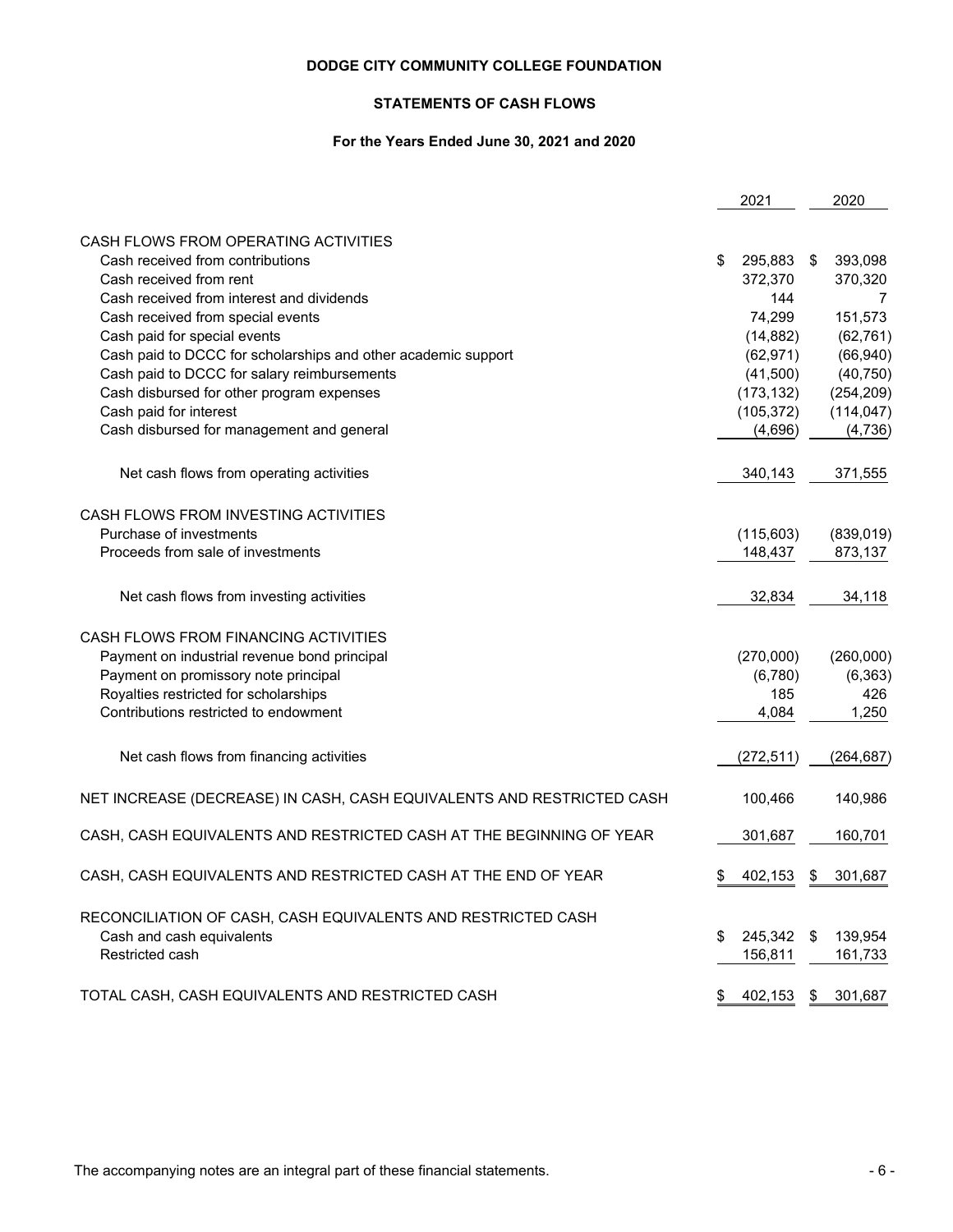#### **NOTES TO THE FINANCIAL STATEMENTS**

#### **For The Years Ended June 30, 2021 and 2020**

#### **1. ORGANIZATION AND PURPOSE**

Dodge City Community College Foundation (the Foundation) is a Kansas nonprofit organization. The Foundation exists to benefit the Dodge City Community College (DCCC) and is considered a component unit of DCCC. The Foundation's purpose is to aid in the fulfillment of the research, teaching and service functions of DCCC and to provide scholarships to the College's students. The Foundation is also involved with program development and facility renovation and expansion. Support is received primarily from contributions.

#### **2. SUMMARY OF SIGNIFICANT ACCOUNTING POLICIES**

#### *(a) Basis of Accounting and Presentation*

The Foundation maintains its accounts in accordance with the principles and practices of fund accounting. Fund accounting is the procedure by which resources for various purposes are classified for accounting purposes in accordance with activities or objectives as specified by donors; in accordance with regulations, restrictions, or limitations imposed by sources outside the institution; or in accordance with directions issued by the governing board.

These financial statements, which are presented on the accrual basis of accounting, have been prepared on the basis of generally accepted accounting principles published by the American Institute of Certified Public Accountants. The statements have been prepared to focus on the Foundation as a whole.

Net assets and revenues, expenses, gains and losses are classified based on the existence or absence of donorimposed restrictions. Accordingly, net assets and changes therein are classified as follows:

**Net assets without donor restrictions** - Net assets without donor restrictions are free of donor-imposed restrictions. All revenues, gains, and losses that are not restricted by donors are included in this classification. All expenditures are reported in the without donor restrictions class of net assets, including expenditures funded by restricted contributions. Expenditures funded by restricted contributions are reported in the without donor restrictions net asset class, because the use of restricted contributions in accordance with donors' stipulations results in the release of such restrictions.

**Net assets with donor restrictions** - Net assets subject to donor (or certain grantor) - imposed restrictions. Some donor-imposed restrictions are temporary in nature, such as those that will be met by the passage of time or other events specified by the donor. Other donor-imposed restrictions are perpetual in nature, where the donor stipulates that resources be maintained in perpetuity. Donor-imposed restrictions are released when a restriction expires, that is, when the stipulated time has elapsed, when the stipulated purpose for which the resource was restricted has been fulfilled, or both.

Revenues are reported as increases in net assets without donor restrictions unless use of the related assets is limited by donor-imposed restrictions. Expenses are reported as decreases in net assets without donor restrictions. Gains and losses on investments and other assets or liabilities are reported as increases or decreases in net assets without donor restrictions unless their use is restricted by explicit donor stipulation or by law. Expirations of net assets without donor restrictions (i.e. the donor-stipulated purpose has been fulfilled and/or the stipulated time period has elapsed) are reported as reclassifications between the applicable classes of net assets.

Contributions, including unconditional promises to give, are recognized as revenues in the period received. Conditional promises to give are not recognized until they become unconditional; that is, when the conditions on which they depend are substantially met. Contributions of assets other than cash are recorded at their estimated fair value. Contributions to be received after one year are discounted at an appropriate discount rate commensurate with the risks involved. Amortization of discounts are recorded as additional contribution revenue in accordance with donor-imposed restrictions, if any, on the contributions. An allowance for uncollectible contributions receivable is provided based upon management's judgment including such factors as prior collection history, type of contribution and nature of fundraising activity.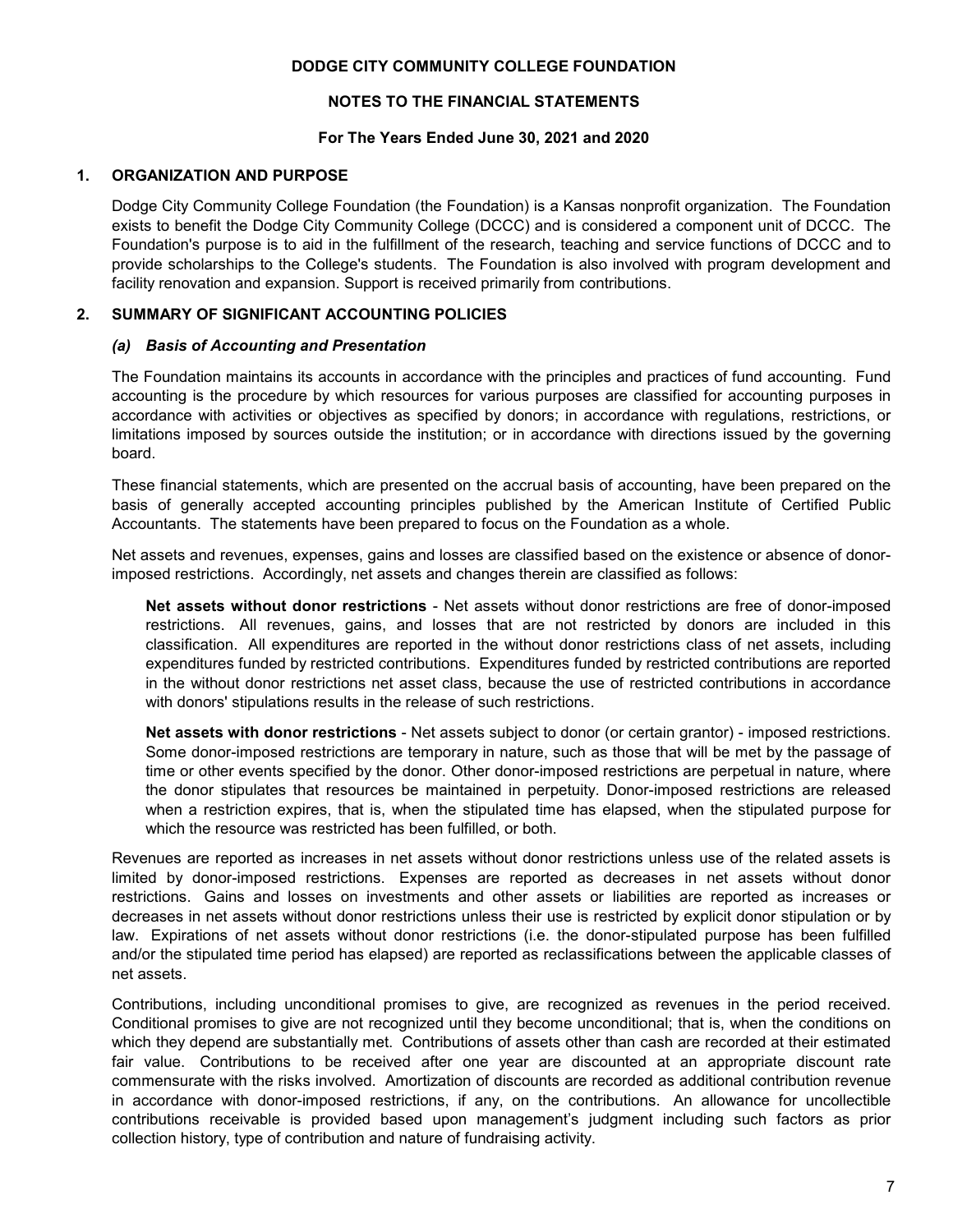## **NOTES TO THE FINANCIAL STATEMENTS**

#### **For The Years Ended June 30, 2021 and 2020**

#### **2. SUMMARY OF SIGNIFICANT ACCOUNTING POLICIES (CONT.)**

#### *(a) Basis of Accounting and Presentation (Cont.)*

Net investment returns are reported as follows:

- $\bullet$ as increases in net assets with donor restrictions if the terms of the gift require that they be added to the principal of a permanent endowment fund, and/or if the terms of the gift impose restrictions on the use of the income;
- as increases in net assets without donor restrictions in all other cases.

#### *(b) Cash and Cash Equivalents*

The financial statements include a Statement of Cash Flows showing cash and cash equivalents from operating, investing and financing activities. The Foundation considers all highly liquid investments with an original maturity of three months or less when purchased to be "cash equivalents." This includes money market accounts and certificates of deposit, not including those held in brokerage accounts. Cash and cash equivalents designated for long-term purposes or received with donor-imposed restrictions limiting their use to long-term purposes are not considered cash and cash equivalents for purposes of the Statement of Cash Flows. At times such investments may be in excess of the FDIC insurance limit.

#### *(c) Restricted Cash*

Restricted cash consists of restricted deposits held by the Foundation for capital projects and grants. Restricted cash is presented within cash, cash equivalents and restricted cash in the Statement of Cash Flows.

#### *(d) Investments*

Dividend and interest revenue is accrued as earned. Investments are stated at fair value and further discussion is in Note 5 - Fair Value Measurements. Investment income and realized and unrealized gains and losses are reflected in the Statement of Activities as net assets without donor restrictions or with donor restrictions based upon the existence and nature of any donor or legally imposed restrictions. Investment return that is initially restricted by donor stipulation and for which the restriction will be satisfied in the same year, is classified as revenue with donor restrictions and net assets released from restrictions.

#### *(e) Functional Expense Allocation*

The costs of providing various programs and other activities have been summarized on a functional basis in the Statement of Activities and the Statement of Functional Expenses. Program expenses are charged directly to the identified program. There are no allocations. Management and general expenses include those expenses that

#### *(f) Contributions and Promises to Give*

Contributions, including unconditional promises to give, are recognized as revenues in the period received, and are reported as increases in the appropriate category of net assets. Contributions where donor restrictions are met within the same fiscal year as the contribution are included in net assets without donor restrictions. Contributions are classified as revenue with donor restrictions based on time restrictions or donor-imposed stipulations. Conditional promises to give are not recognized until they become unconditional, that is when the conditions on which they depend are substantially met. Contributions of assets other than cash are recorded at estimated fair value of the asset contributed. Contributions to be received after one year are discounted at a discount rate commensurate with the risks involved. Amortization of the discount is recognized as contribution revenue in accordance with donor-imposed restrictions, if any, on the contributions. An allowance for uncollectible promises to give is provided based upon management's judgment including such factors as prior collection history, type of contribution and nature of fundraising activity.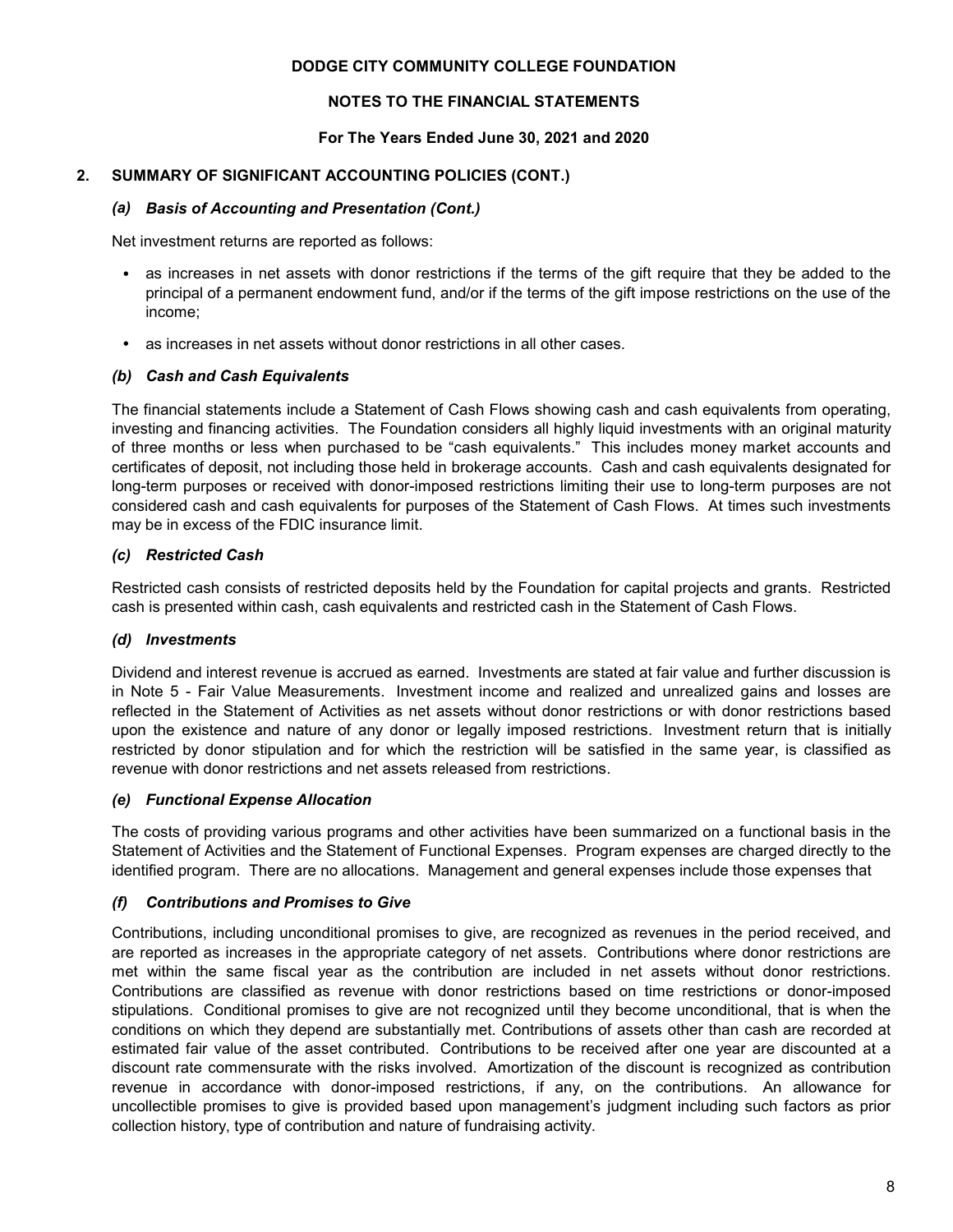## **NOTES TO THE FINANCIAL STATEMENTS**

### **For The Years Ended June 30, 2021 and 2020**

# **2. SUMMARY OF SIGNIFICANT ACCOUNTING POLICIES (CONT.)**

# *(g) Income Taxes*

The Foundation is exempt from federal income tax under Section 501(c)(3) of the Internal Revenue Code. However, income from certain activities not directly related to the Foundation's tax-exempt purpose is subject to taxation as unrelated business income. In addition, the Foundation qualifies for the charitable contribution deduction under Section 170(b)(1)(A) and has been classified as an organization other than a private foundation under Section 509(a)(2).

The Foundation adopted FASB ASC topic 740, Income Taxes related to uncertain tax positions, which prescribes a recognition threshold and measurement attributable for financial statement recognition of uncertain tax positions taken or expected to be taken in a tax return. The Foundation did not have any material uncertain tax positions as of June 30, 2021 and 2020. Tax years with open statutes of limitations are 2017 and forward.

# *(h) Revenue and Revenue Recognition*

The majority of the Foundation's revenue is recognized at a point in time based on the transfer of control. Revenue recognized over time primarily consists of performance obligations that are satisified within one year or less. Unconditional contributions are recognized when cash, securities or other assets, an unconditional promise to give, or notification of a beneficial interest is received and are classified as either net assets with donor restrictions or net assets without donor restrictions. Conditional contributions are accounted for as a liability or are not recognized as revenue initially, until the barriers to entitlement are overcome, at which point a transaction is recognized as unconditional and classified as either a net asset with donor restrictions or a net asset without donor restrictions.

# *(i) Restricted and Unrestricted Revenue*

Contributions are reported as increases in with or without donor net assets, depending on the nature of the donor restrictions, if any. When a restriction expires, donor restricted net assets are reclassified to net assets without donor restrictions and reported in the Statement of Activities as net assets released from restrictions. Contributions received with donor-imposed restrictions that are met in the same year as received are reported as revenues of the donor restricted net asset class, and a reclassification to without donor restrictions is made to reflect the expiration of such restrictions.

# *(j) Reclassifications*

Certain accounts in the prior-year financial statements have been reclassified for comparative purposes to conform with the presentation in the current year financial statements. There were no changes to the net asset balances as a result of the reclassifications.

# *(k) Use of Estimates*

The preparation of financial statements in conformity with generally accepted accounting principles requires management to make estimates and assumptions that affect the reported amounts of assets and liabilities and disclosures of contingent assets and liabilities at the date of the financial statements and the reported amounts of revenues, expenses, gains, losses and other changes in net assets during the reporting period. Actual results could differ from those estimates.

# *(l) Bond Issuance costs*

Bond issuance costs are deferred and amortized on the straight-line basis over the repayment term of the bonds.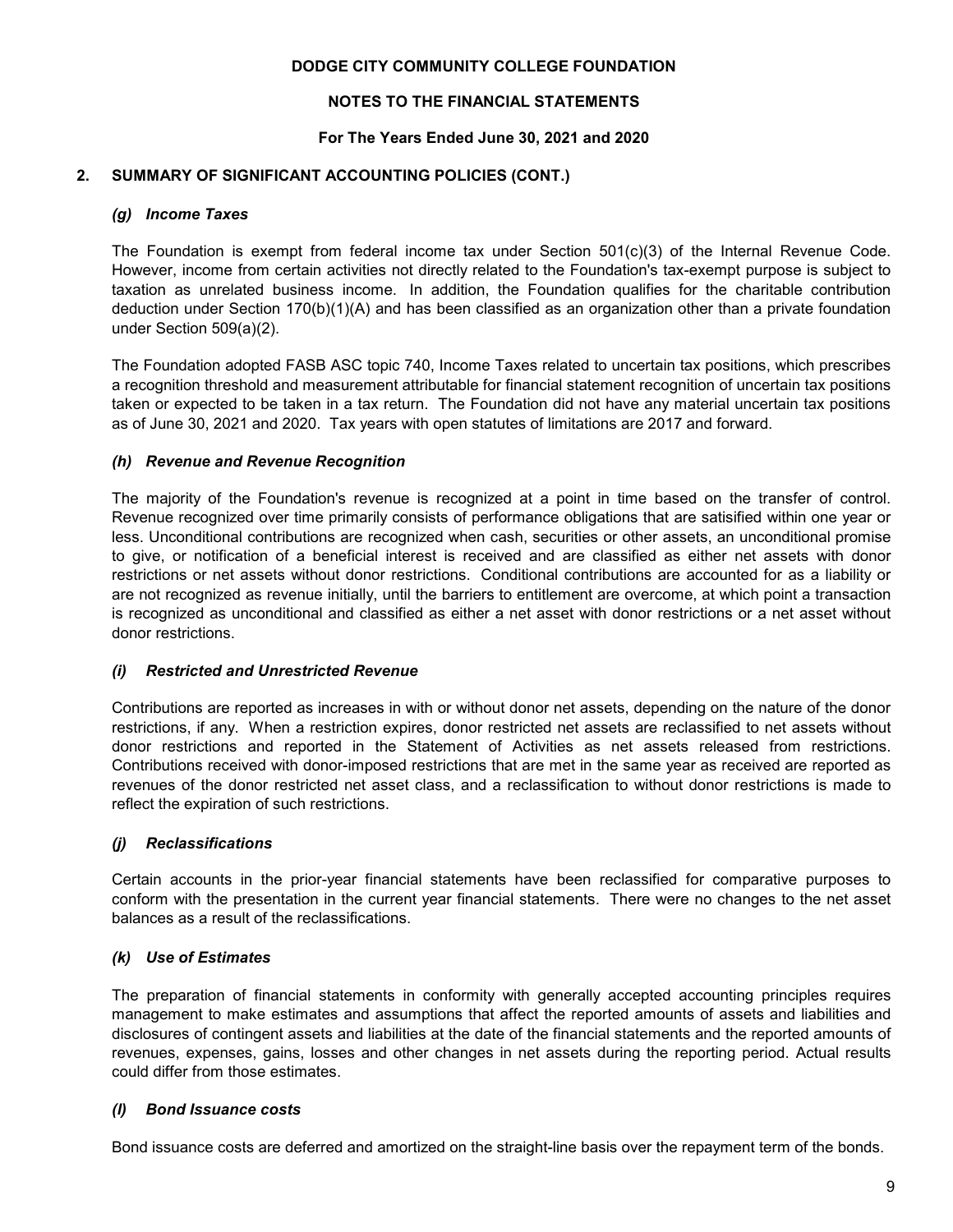#### **NOTES TO THE FINANCIAL STATEMENTS**

#### **For The Years Ended June 30, 2021 and 2020**

#### **2. SUMMARY OF SIGNIFICANT ACCOUNTING POLICIES (CONT.)**

#### *(m) Property and equipment*

The Foundation capitalizes all expenditures for property and equipment in excess of \$1,000. Purchased property and equipment are carried at cost. Donated property and equipment are carried at fair value at the date of donation. Depreciation is computed using the straight-line method over the estimated useful lives of the assets. Buildings and improvements are depreciated over a useful life of 40 years.

The Foundation reviews long-lived assets for impairment whenever events or circumstances indicate that the carrying value of such assets may not be fully recoverable. Impairment is evaluated based on the sum of undiscounted future cash flows expected to result from the use of the assets compared to its carrying value. If impairment is recognized, the carrying value of the impaired asset is reduced to its fair value. No impairment has been recognized through June 30, 2021 and 2020.

#### *(n) New Accounting Pronouncements*

In February 2016, the FASB issued ASU 2016-02, Leases, which once implemented will result in lessees recognizing most leased assets and corresponding lease liabilities on the statement of financial position. The standard is effective July 1, 2021 for the Foundation. The Foundation is currently assessing the impact that ASU 2016-02 will have on its financial statements and will adopt the provisions upon the effective date.

#### **3. CONCENTRATION OF CREDIT RISK**

The Foundation has a concentrated credit risk for cash and cash equivalents because it maintains deposits in banks that sometimes exceed amounts insured by the Federal Deposit Insurance Corporation. The Foundation has not experienced any losses in such accounts and believes it is not exposed to any significant credit risk.

Investment securities, in general, are exposed to various risks, such as interest rate, credit and overall market volatility. Due to the level of risk associated with certain investment securities, it is possible that changes in the value of investment securities will occur in the near term and that such changes could materially affect the value of the Foundation's investments and the total net assets balance.

With respect to program-related investments, the Foundation routinely assesses the financial strength of its debtors and believes that the related credit risk exposure is limited or appropriately reserved for.

#### **4. INVESTMENTS**

Investments include money market funds, debt securities (primarily federal government agency bonds, United States Treasury notes and corporate bonds) and equity securities (mutual funds, ETFs and corporate stock).

The fair market value of investments using quoted prices in active markets for identical assets or liabilities is as follows for June 30, 2021:

|                                      | <b>Without Donor</b><br><b>Restrictions</b> |      | <b>With Donor</b><br><b>Restrictions</b> |     | Totals    |
|--------------------------------------|---------------------------------------------|------|------------------------------------------|-----|-----------|
| <b>Money Market</b>                  | \$                                          | - \$ | 177.497                                  |     | 177,497   |
| Exchange Traded Funds (ETF)          |                                             |      | 776.546                                  |     | 776,546   |
| <b>Mutual Funds</b>                  |                                             |      | 2,292,693                                |     | 2,292,693 |
| Asset and Mortgage Backed Securities |                                             |      | 35.328                                   |     | 35,328    |
| <b>Common Stock</b>                  |                                             |      | 509,585                                  |     | 509,585   |
| <b>Total Investments</b>             |                                             |      | 3,791,649                                | \$. | 3,791,649 |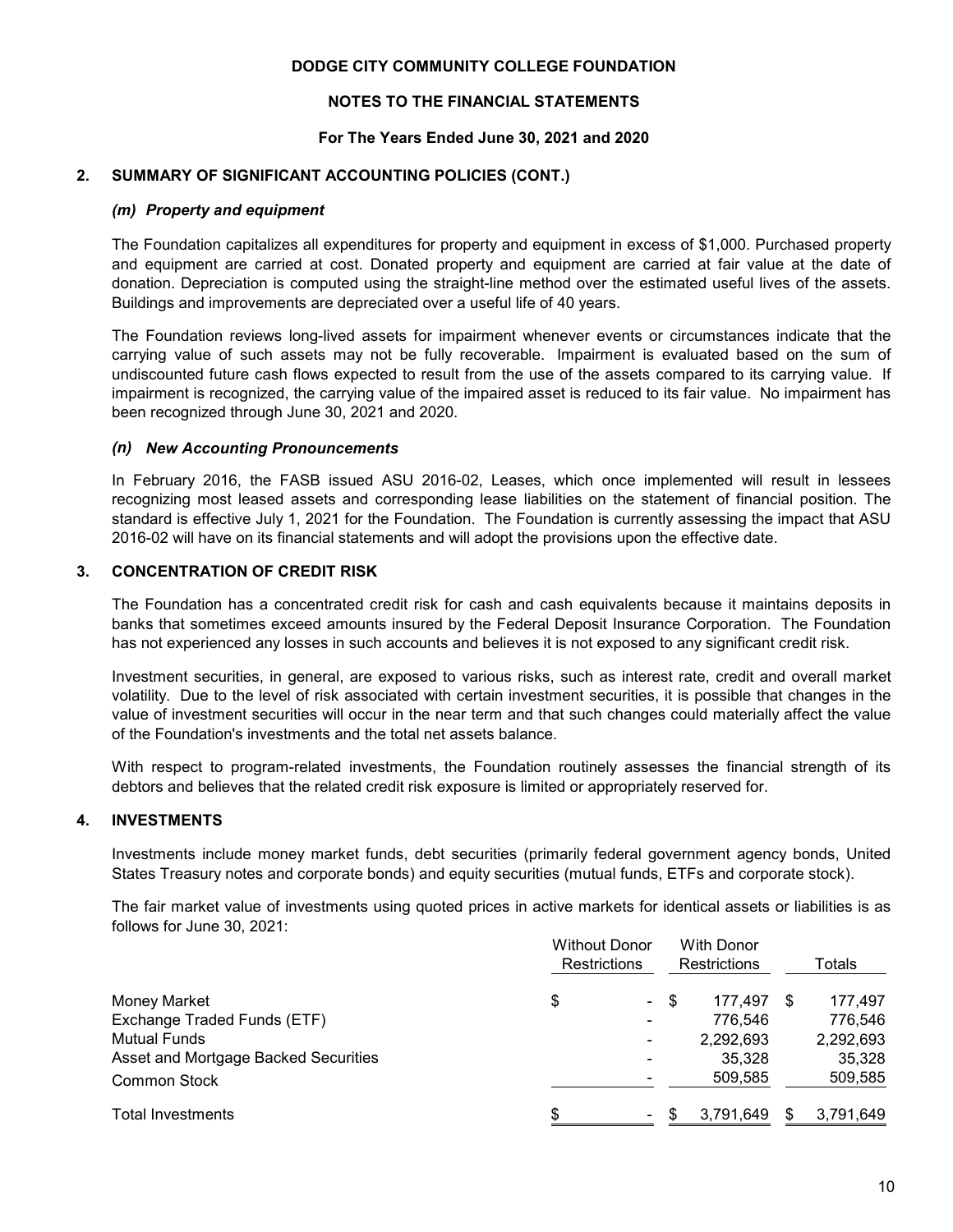# **NOTES TO THE FINANCIAL STATEMENTS**

#### **For The Years Ended June 30, 2021 and 2020**

#### **4. INVESTMENTS (CONT.)**

The fair market value of investments using quoted prices in active markets for identical assets or liabilities is as follows for June 30, 2020:

|                                      | <b>Without Donor</b><br>Restrictions |      | <b>With Donor</b><br><b>Restrictions</b> | Totals    |
|--------------------------------------|--------------------------------------|------|------------------------------------------|-----------|
| Certificates of deposits             | \$                                   | - \$ | 65.561                                   | 65.561    |
| Money Market                         |                                      |      | 99.559                                   | 99,559    |
| <b>Exchange Traded Funds</b>         |                                      |      | 646.471                                  | 646,471   |
| <b>Mutual Funds</b>                  |                                      |      | 1,553,031                                | 1,553,031 |
| Asset and Mortgage Backed Securities |                                      |      | 53,600                                   | 53,600    |
| <b>Common Stock</b>                  |                                      |      | 567,337                                  | 567,337   |
| <b>Total Investments</b>             | \$                                   | \$.  | 2,985,559                                | 2,985,559 |

#### **5. FAIR VALUE MEASUREMENTS**

Financial Accounting Standards Board (FASB) *Accounting Standards Codification (ASC) 820, Fair Value Measurements and Disclosures* , provides the framework for measuring fair value. That framework provides a fair value hierarchy that prioritizes the inputs to valuation techniques used to measure fair value. The hierarchy gives the highest priority to unadjusted quoted prices in active markets for identical assets or liabilities (level 1 measurements) and the lowest priority to unobservable inputs (level 3 measurements). The standard describes three levels of inputs that may be used to measure fair value.

**Level 1:** Inputs to the valuation methodology are unadjusted quoted prices for identical assets or liabilities in active markets that the plan has the ability to access.

**Level 2:** Inputs to the valuation methodology include:

- **-** Quoted prices for similar assets or liabilities in active markets;
- **-** Quoted prices for identical or similar assets or liabilities in inactive markets;
- **-** Inputs other than quoted prices that are observable for the asset or liability;
- **-** Inputs that are derived principally from or corroborated by observable market data by correlation or other means.

If the asset or liability has a specified (contractual) term, the level 2 input must be observable for substantially the full term of the asset or liability.

**Level 3:** Inputs to the valuation methodology are unobservable and significant to the fair value measurement. Level 3 assets and liabilities measured at fair value are based on one or more of three valuation techniques:

- **-** *Market Approach* – Prices and other relevant information generated by market transactions involving identical or comparable assets or liabilities;
- **-** *Cost Approach* – Amount that would be required to replace the service capacity of an asset (i.e., replacement cost);
- **-** *Income Approach* – Techniques that convert future amounts to a single present amount based on market expectations (including present value techniques, option-pricing models, and lattice models).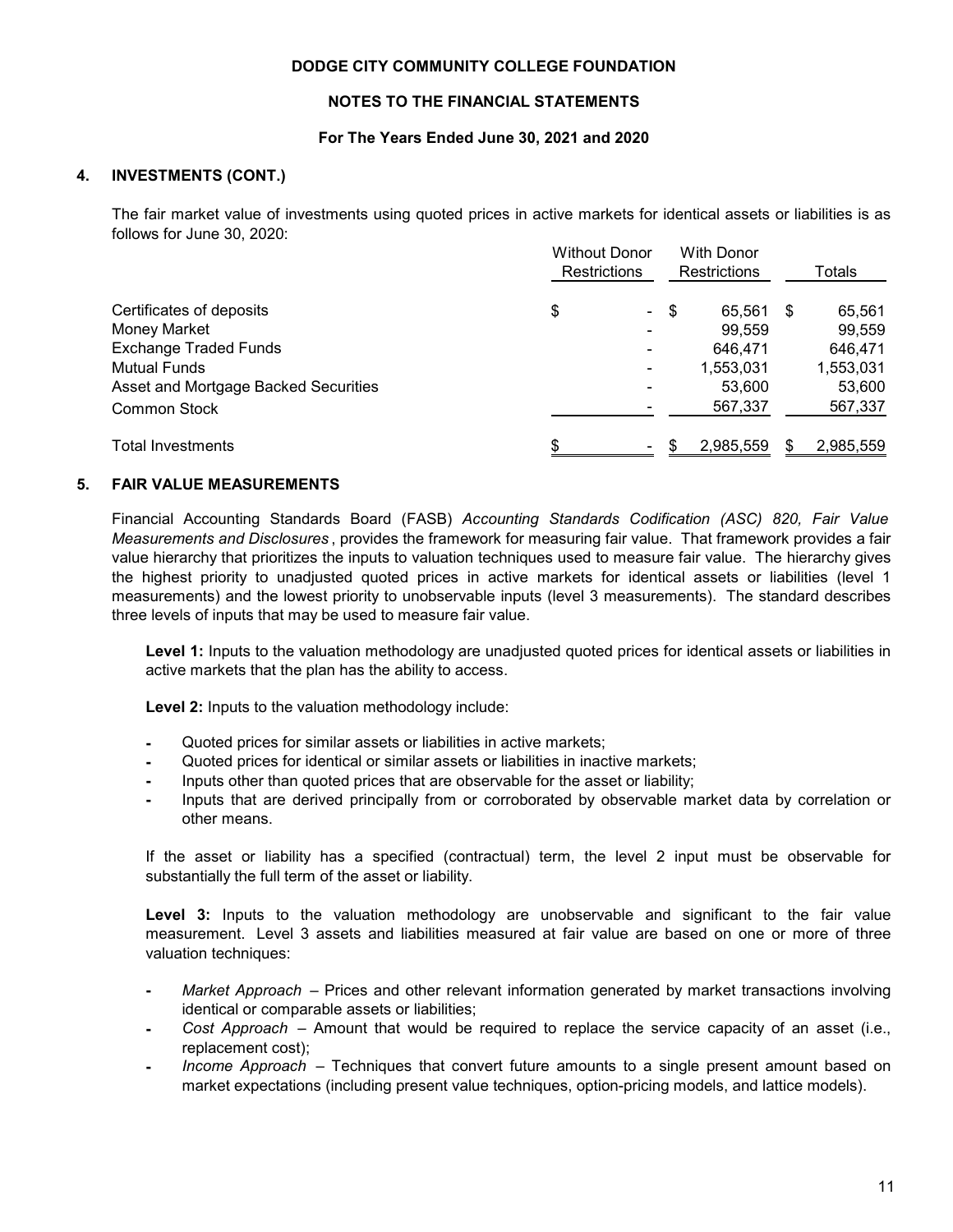#### **NOTES TO THE FINANCIAL STATEMENTS**

#### **For The Years Ended June 30, 2021 and 2020**

#### **5. FAIR VALUE MEASUREMENTS (CONT.)**

The asset or liability's fair value measurement level within the fair value hierarchy is based on the lowest level of any input that is significant to the fair value measurement. Valuation techniques used need to maximize the use of observable inputs and minimize the use of unobservable inputs. Certificates of deposit are valued at cost or net realizable value, which approximates fair value, due to the short-term maturity of the financial instrument. These are presented as Level 1 measurements on the table below. Money Market Funds are valued at the closing price reported by the fund sponsor from an actively traded exchange. These are presented as Level 1 measurements on the table below.

The fair values of debt and equity investments, including alternative investments, that are readily marketable are determined by obtaining quoted prices on nationally recognized securities exchanges (Level 1 inputs) or by quoted market prices of similar securities with similar due dates or matrix pricing, which is a mathematical technique widely used in the industry to value debt securities without relying exclusively on quoted prices for the specific securities but rather by relying on the securities' relationship to other benchmark quoted securities (Level 2 inputs).

Management determines the fair value measurement valuation policies and procedures, including those for Level 3 recurring and nonrecurring measurements. The Foundation's Board of Directors assesses and approves these policies and procedures. At least annually, Management: (1) determines if the current valuation techniques used in fair value measurements are still appropriate, and (2) evaluates and adjusts the unobservable inputs used in the fair value measurements based on current market conditions and third-party information.

The following table sets forth by level within the fair value hierarchy, the Foundation's investments at fair value on a recurring basis at June 30, 2021, and 2020.

|                                        | June 30, 2021 |             |    |               |    |         |    |           |
|----------------------------------------|---------------|-------------|----|---------------|----|---------|----|-----------|
|                                        |               | Level 1     |    | Level 2       |    | Level 3 |    | Total     |
| Money Market                           | \$            | 177,497     | \$ |               | \$ |         | \$ | 177,497   |
| <b>Exchange Traded Funds</b>           |               | 776,546     |    |               |    |         |    | 776,546   |
| <b>Mutual Funds</b>                    |               | 2,292,693   |    |               |    |         |    | 2,292,693 |
| Asset and Mortgage Backed Securities   |               |             |    | 35,328        |    |         |    | 35,328    |
| <b>Common Stock</b>                    |               | 509,585     |    |               |    |         |    | 509,585   |
| Total investments valued at fair value |               | \$3,756,321 | \$ | 35,328        | \$ |         | S  | 3,791,649 |
|                                        |               |             |    | June 30, 2020 |    |         |    |           |
|                                        |               | Level 1     |    | Level 2       |    | Level 3 |    | Total     |
| Certificates of deposits               | \$            | 65,561      | \$ |               | \$ |         | \$ | 65,561    |
| Money Market                           |               | 99,559      |    |               |    |         |    | 99,559    |
| <b>Exchange Traded Funds</b>           |               | 646,471     |    |               |    |         |    | 646,471   |
| <b>Mutual Funds</b>                    |               | 1,553,031   |    |               |    |         |    | 1,553,031 |
| Asset and Mortgage Backed Securities   |               |             |    | 53,600        |    |         |    | 53,600    |
| <b>Common Stock</b>                    |               | 567,337     |    |               |    |         |    | 567,337   |
| Total investments valued at fair value |               | 2,931,959   | S  | 53,600        | S  |         |    | 2,985,559 |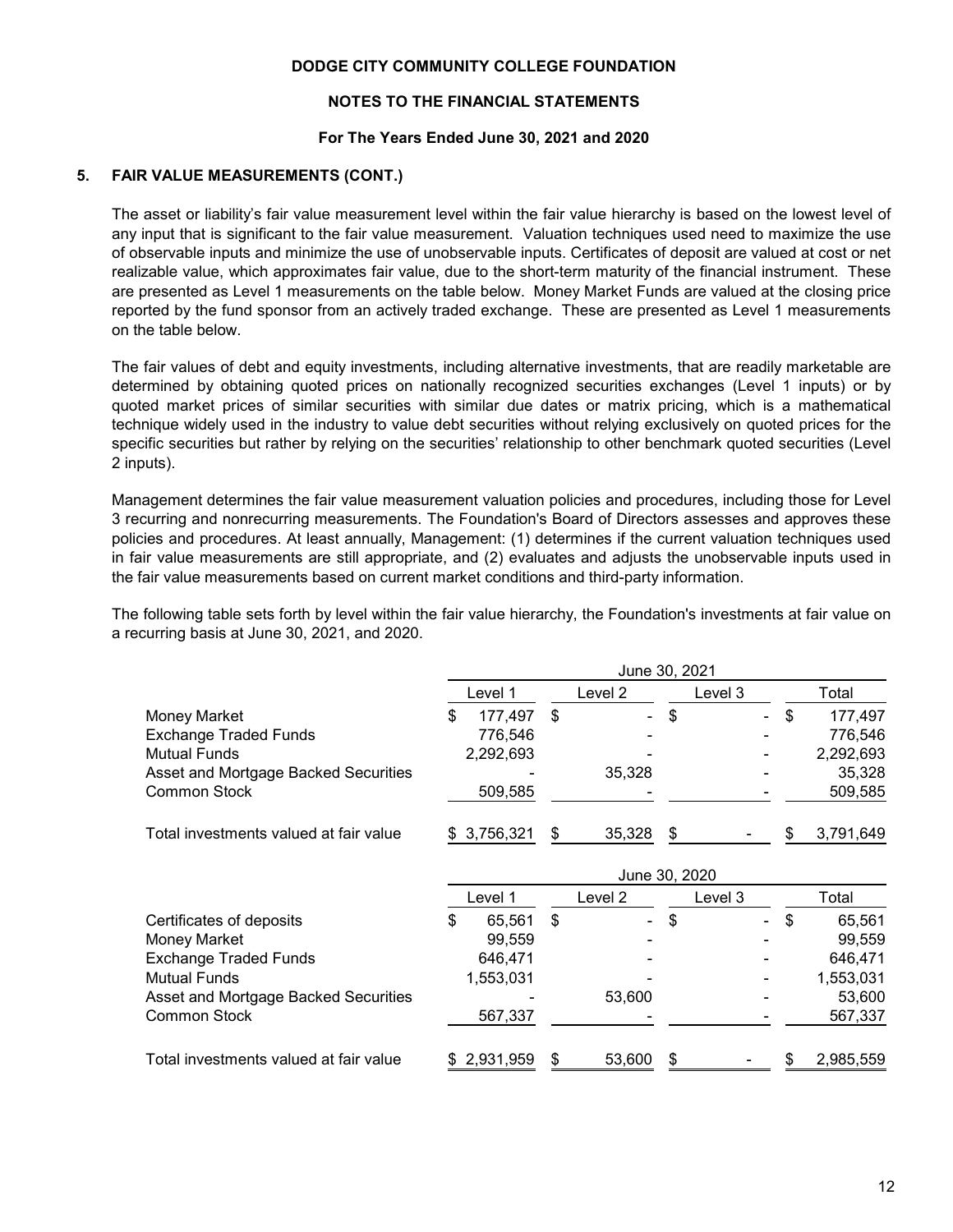### **NOTES TO THE FINANCIAL STATEMENTS**

#### **For The Years Ended June 30, 2021 and 2020**

#### **6. ENDOWMENT FUNDS**

#### *Interpretation of Relevant Law*

The Board of Directors of Dodge City Community College Foundation has interpreted the State Prudent Management of Institutional Funds Act (SPMIFA) as requiring the preservation of the fair value of the original gift as of the gift date of the donor-restricted endowment funds absent explicit donor stipulations to the contrary. As a result of this interpretation, Dodge City Community College Foundation classifies as permanently restricted net assets (a) the original value of gifts donated to the permanent endowment, (b} the original value of subsequent gifts to the permanent endowment, (c) accumulations to the permanent endowment made in accordance with the direction of the applicable donor gift instrument at the time the accumulation is added to the fund. The remaining portion of the donor-restricted endowment fund that is not classified in permanently restricted net assets is classified as temporarily restricted net assets until those amounts are appropriated for expenditure by the organization in a manner consistent with the standard of prudence prescribed by SPMIFA. In accordance with SPMIFA, the organization considers the following factors in making a determination to appropriate or accumulate donor-restricted endowment funds:

- (1) The duration and preservation of the fund
- (2) The purposes of the organization and the donor-restricted endowment fund
- (3) General economic conditions
- (4) The possible effect of inflation and deflation
- (5) The expected total return from income and the appreciation of investments
- (6) Other resources of the organization
- (7) The investment policies of the organization

The Foundation's endowment consists of individual funds established by donors to provide scholarships to students of Dodge City Community College. Its endowment includes permanent endowments. As required by generally accepted accounting principles, net assets associated with endowment funds, including funds designated by the Board of Directors to function as endowments, are classified and reported based on the existence or absence of donor-imposed restrictions.

#### *(a) Donor-Restricted Endowment Composition*

The data in the tables below shows only the permanently endowed funds and the related income and appreciation/depreciation of those invested endowed funds.

|                                                       | June 30,                          |     |           |
|-------------------------------------------------------|-----------------------------------|-----|-----------|
|                                                       | 2021                              |     | 2020      |
| Without donor restrictions<br>With donor restrictions | \$<br>$\blacksquare$<br>3,058,038 | \$. | 2,378,283 |
| Total funds                                           | 3,058,038                         | S   | 2,378,283 |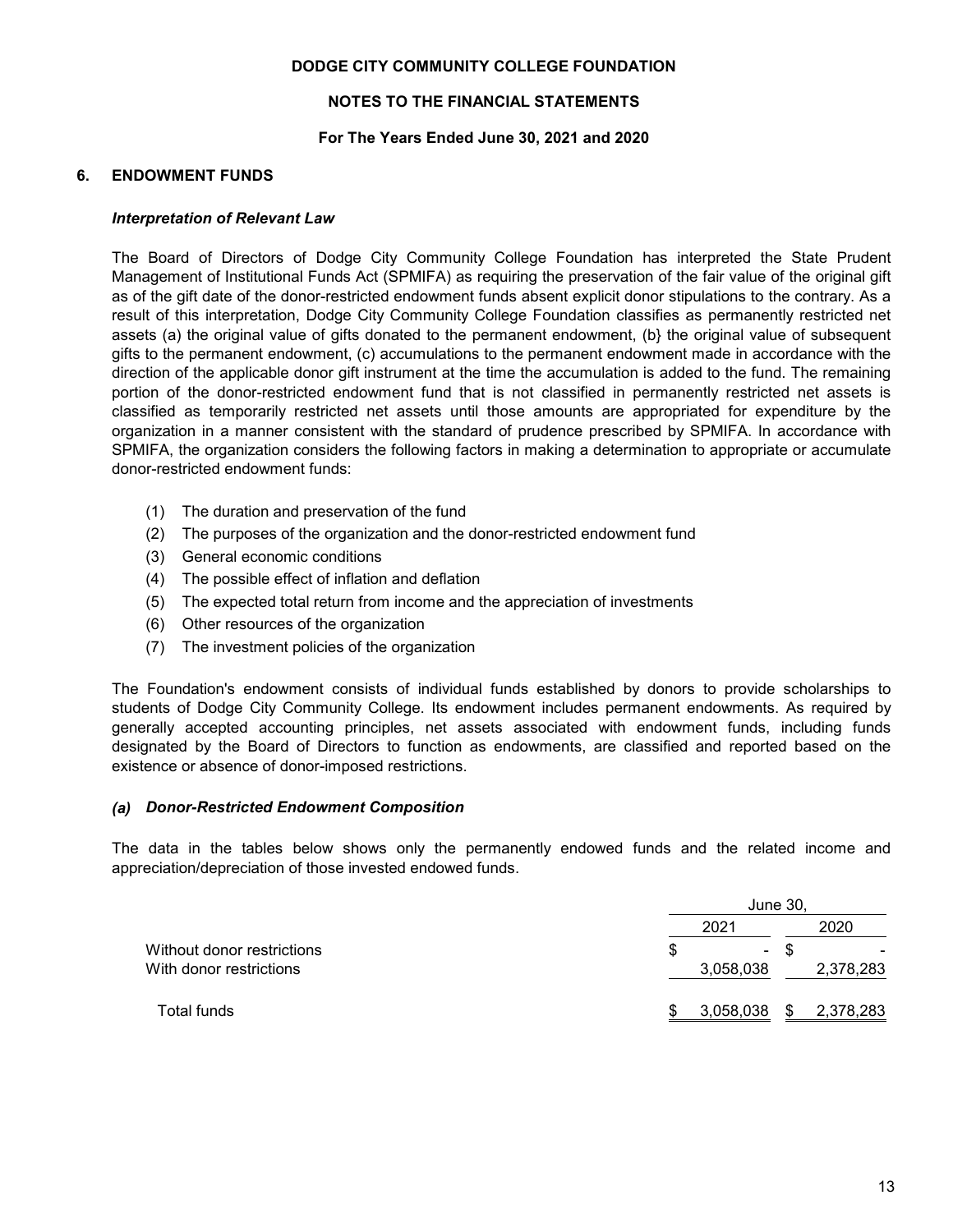# **NOTES TO THE FINANCIAL STATEMENTS**

## **For The Years Ended June 30, 2021 and 2020**

# **6. ENDOWMENT FUNDS (CONT.)**

## *(b) Changes in Endowment Net Assets for the Years Ended June 30, 2021 and 2020*

|                                         |                      | 2021              |                 |
|-----------------------------------------|----------------------|-------------------|-----------------|
|                                         | <b>Without Donor</b> | <b>With Donor</b> |                 |
|                                         | Restrictions         | Restrictions      | Total           |
| Endowment net assets, beginning of year | \$                   | \$<br>2,378,283   | 2,378,283<br>\$ |
| Investment return:                      |                      |                   |                 |
| Royalty                                 |                      | 185               | 185             |
| Investment income                       |                      | 91,234            | 91,234          |
| Net appreciation                        |                      |                   |                 |
| (realized & unrealized)                 |                      | 633,513           | 633,513         |
| Total investment return                 |                      | 724,932           | 724,932         |
| Contributions/additions                 |                      | 57,265            | 57,265          |
| Released from restrictions              | 102,442              | (102, 442)        |                 |
| Appropriation of endowment              |                      |                   |                 |
| assets for expenditure                  | (102, 442)           |                   | (102, 442)      |
| Subtotal                                |                      | (45, 177)         | (45, 177)       |
| Net Endowment activity for year         |                      | 679,755           | 679,755         |
| Endowment net assets, end of year       | \$                   | 3,058,038<br>\$   | 3,058,038<br>\$ |
|                                         |                      | 2020              |                 |
|                                         | <b>Without Donor</b> | <b>With Donor</b> |                 |
|                                         | Restrictions         | Restrictions      | Total           |
| Endowment net assets, beginning of year | \$                   | 2,232,134<br>\$   | 2,232,134<br>\$ |
| Investment return:                      |                      |                   |                 |
| Royalty                                 |                      | 426               | 426             |
| Investment income                       |                      | 74,618            | 74,618          |
| Net appreciation                        |                      |                   |                 |
| (realized & unrealized)                 |                      | 117,155           | 117,155         |
| Total investment return                 |                      | 192,199           | 192,199         |
| Contributions/additions                 |                      | 33,752            | 33,752          |
| Released from restrictions              | 79,802               | (79, 802)         |                 |
| Appropriation of endowment              |                      |                   |                 |
| assets for expenditure                  | (79, 802)            |                   | (79, 802)       |
| Subtotal                                |                      | (46, 050)         | (46, 050)       |
| Net Endowment activity for year         |                      | <u>146,149</u>    | <u>146,149</u>  |
| Endowment net assets, end of year       | \$                   | 2,378,283<br>\$   | 2,378,283<br>\$ |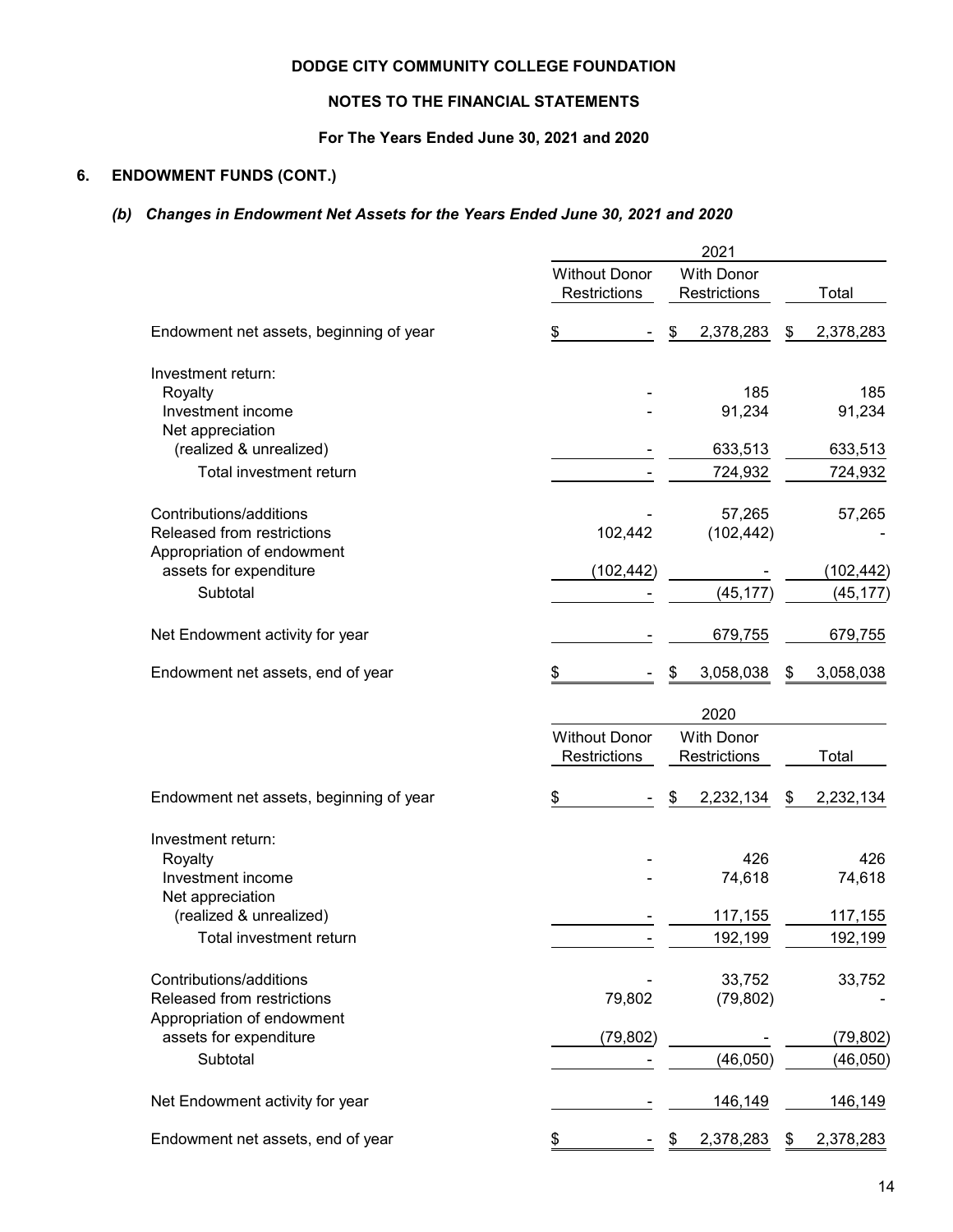#### **NOTES TO THE FINANCIAL STATEMENTS**

#### **For The Years Ended June 30, 2021 and 2020**

#### **6. ENDOWMENT FUNDS (CONT.)**

#### *(c) Funds with Deficiencies*

From time to time, the fair value of assets associated with individual donor-restricted endowment funds may fall below the level that the donor requires the Foundation to retain as a fund of perpetual duration. These deficiencies would result from unfavorable market fluctuations that occurred during the year and through continued appropriation for certain programs that was deemed prudent by the Foundation. Subsequent gains that restore the fair value of the assets of the endowment fund to the required level will be classified as an increase in net assets. There were no deficiencies of this nature that were reported in net assets without donor restrictions as of June 30, 2021 and 2020.

#### *(d) Return Objectives, Risk Parameters and Strategies*

The Foundation has adopted investment and spending policies, approved by the Board of Directors, for endowment assets that attempt to provide a predictable stream of funding to programs supported by its endowment funds while also maintaining the purchasing power of those endowment assets over the long term. Accordingly, the investment process seeks to achieve an after-cost total real rate of return, including investment income as well as capital appreciation, which exceeds the annual distribution with acceptable levels of risk. Endowment assets are invested in a well diversified asset mix, which includes equity and debt securities, that is intended to result in a consistent inflation-protected rate of return that has sufficient liquidity to make an annual distribution of 3% to 5%, while growing the funds if possible. Therefore, the Foundation expects its endowment assets, over time, to produce an average rate of return of approximately 5% annually. Actual returns in any given year may vary from this amount.

#### *(e) Spending Policy and How the Investment Objectives Relate to Spending Policy*

To satisfy its long-term rate of return, the Foundation relies on a total return strategy in which investment returns are achieved through both capital appreciation (realized and unrealized) and current yields (interest and dividends). The Foundation targets a diversified asset allocation that utilizes fixed income and equity-based investments to achieve its long-term objectives within prudent risk constraints.

The Foundation has a policy of appropriating for disbursement each year, the amount required to meet the scholarships needs of students of Dodge City Community College within the parameters established by the donor (exclusive of unrealized gains and losses). In establishing this policy, the Foundation considered the long-term expected return on its endowment. Accordingly, over the long term, the Foundation expects the current spending policy to allow its endowment to grow and maintain the purchasing power of the endowment assets held in perpetuity or for a specified term as well as to provide additional real growth through new gifts and investment return.

#### **7. OPERATING SUBLEASE**

The Foundation entered into a sublease agreement with Dodge City Community College in connection with financing the construction of a community events center and recreational facility for the benefit of Dodge City Community College students. The sublease was entered into on October 15, 2014. The original term of the sublease shall terminate on January 15, 2024. The sublease term may be extended for additional terms, solely at the option of the sub lessee, in each of the sub lessee's fiscal years, provided that at the time of any such extension the remaining sublease term shall not exceed ten years and, provided further, that the final extended term shall not exceed beyond July 15, 2030.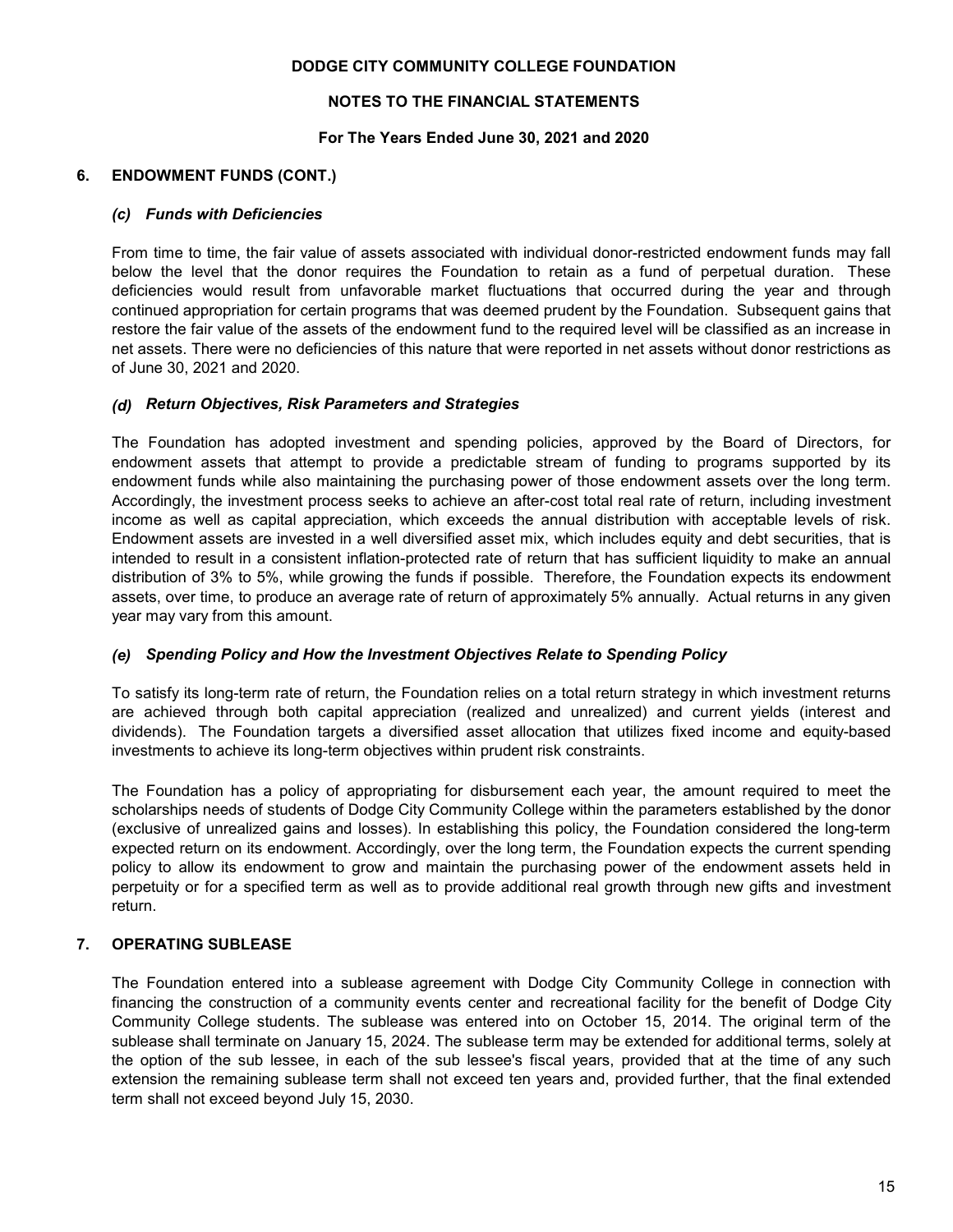# **NOTES TO THE FINANCIAL STATEMENTS**

#### **For The Years Ended June 30, 2021 and 2020**

#### **7. OPERATING SUBLEASE (CONT.)**

Future minimum sublease payments receivable under the original term are as follows:

| Years ended June 30 |         |
|---------------------|---------|
| 2022                | 374,120 |
| 2023                | 370,645 |
| 2024                | 371,945 |
| 2025                | 372.945 |
| 2026                | 373,945 |

#### **8. PROMISES TO GIVE**

The Foundation has received several promises to give that are designated for priority projects, supporting the health of the Foundation, activities, programs, or capital projects that the Foundation has deemed of highest importance. The promises to give as of June 30, 2021 and 2020, are unconditional. Promises to give that are due after June 30, 2021 are discounted 3.00%. Uncollectible promises are expected to be insignificant.

Unconditional promises to give are as follows.

|                                      |    | 2021      |    | 2020      |  |
|--------------------------------------|----|-----------|----|-----------|--|
| Due in less than one year            | \$ | 34.667    | \$ | 34,833    |  |
| Due in one to five years             |    | 34,500    |    | 64,500    |  |
| Due in more than five years          |    | 97,500    |    | 102,500   |  |
| Total unconditional promises to give |    | 166.667   |    | 201,833   |  |
| Less: Discounts to net present value |    | (23, 795) |    | (27, 320) |  |
| Net unconditional promises to give   | S  | 142.872   | S  | 174,513   |  |

#### **9. INDUSTRIAL REVENUE BONDS**

The Foundation issued industrial revenue bonds dated September 17, 2014 in the amount of \$4,950,000 at interest rates varying from 2.00% to 3.25% payable in annual installments through July 15, 2030. In conjunction with the debt issuance, the Foundation entered into a sublease agreement with Dodge City Community College. The terms of the sublease are detailed in Note 7.

Future minimum scheduled maturities of long-term debt are as follows:

| Years ended June 30 |    |
|---------------------|----|
| 2022                | \$ |
| 2023                |    |
| 2024                |    |
| 2025                |    |
| 2026                |    |
| Thereafter          |    |
|                     | \$ |

#### **10. PROMISSORY NOTE PAYABLE**

The Foundation signed an unsecured promissory note on April 23, 2018, to purchase materials and labor for an indoor track at the Student Activity Center. This is a variable rate note (6.20% at June 30, 2021 and 2020) payable in seven annual installments of \$9,774 and one final payment consisting of the full amount of the remaining principal and interest due on April 23, 2026.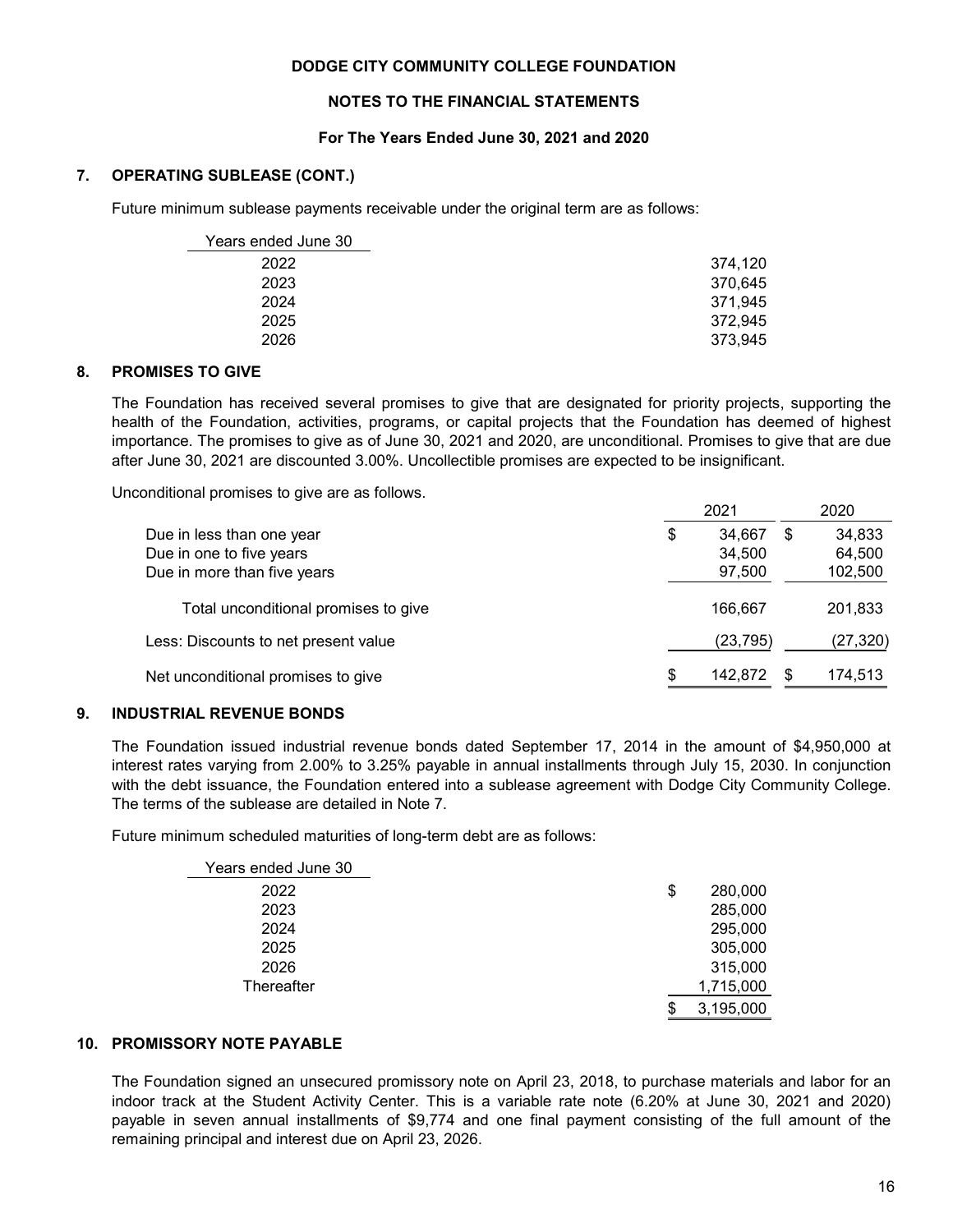#### **NOTES TO THE FINANCIAL STATEMENTS**

#### **For The Years Ended June 30, 2021 and 2020**

#### **11. AFFILIATED ORGANIZATION**

The Foundation is affiliated with Dodge City Community College (a governmental entity) because of economic interest. The College does not control the Foundation since it is a legally separate entity with an independent elected board. There is an economic interest as evidenced through the Foundation's support of college students and activities. During the years ended June 30, 2021 and 2020, the Foundation awarded scholarships and other program support in the amounts of \$62,971 and \$66,940 respectively to the College.

The College contributed salaries of the Foundation Director of \$41,500 and \$40,750 for the years ended June 30, 2021 and 2020, respectively.

The College paid rent to the Foundation for use of the student activity center in the amounts of \$372,370 and \$370,320 for the years ended June 30, 2021 and 2020, respectively.

#### **12. NET ASSETS WITH DONOR RESTRICTIONS**

|                                                                    | June 30. |           |   |           |  |
|--------------------------------------------------------------------|----------|-----------|---|-----------|--|
| Subject to expenditure for specific purpose:                       |          | 2021      |   | 2020      |  |
| Scholarships                                                       | \$       | 890,072   | S | 694,756   |  |
| <b>Student Activities Center</b>                                   |          | 74,394    |   | 30,134    |  |
| Unconditional promises to give, unavailable until payments are due |          | 142,872   |   | 174,513   |  |
| Projects                                                           |          | 287       |   | 56,408    |  |
| Subtotal                                                           |          | 1,107,625 |   | 955,811   |  |
| Endowments:                                                        |          |           |   |           |  |
| Subject to endowment spending policy and appropriation:            |          |           |   |           |  |
| Scholarships                                                       |          | 455,338   |   | 414,155   |  |
| Investment in perpetuity                                           |          | 2,602,700 |   | 1,964,128 |  |
| Subtotal                                                           |          | 3,058,038 |   | 2,378,283 |  |
| Total net assets with donor restrictions                           | \$       | 4,165,663 | S | 3.334.094 |  |

Endowments are restricted to investments in perpetuity, the income of which is expendable for general operations and scholarships.

Net assets were released from donor restrictions by incurring expenses satisfying the restricted purpose or by occurrence of the passage of time or other events specified by the donors as follows for the years ended June 30, 2021 and 2020.

|                                                 | June 30,      |  |         |
|-------------------------------------------------|---------------|--|---------|
|                                                 | 2021          |  | 2020    |
| Satisfaction of specified purpose restrictions: |               |  |         |
| Scholarship distributions                       | \$<br>373.347 |  | 153.278 |
| <b>Student Activities Center</b>                | 34,818        |  | 95,815  |
| Project expense                                 | 7,290         |  | 110,826 |
| Total                                           | 415.455       |  | 359,919 |

 $\overline{\phantom{a}}$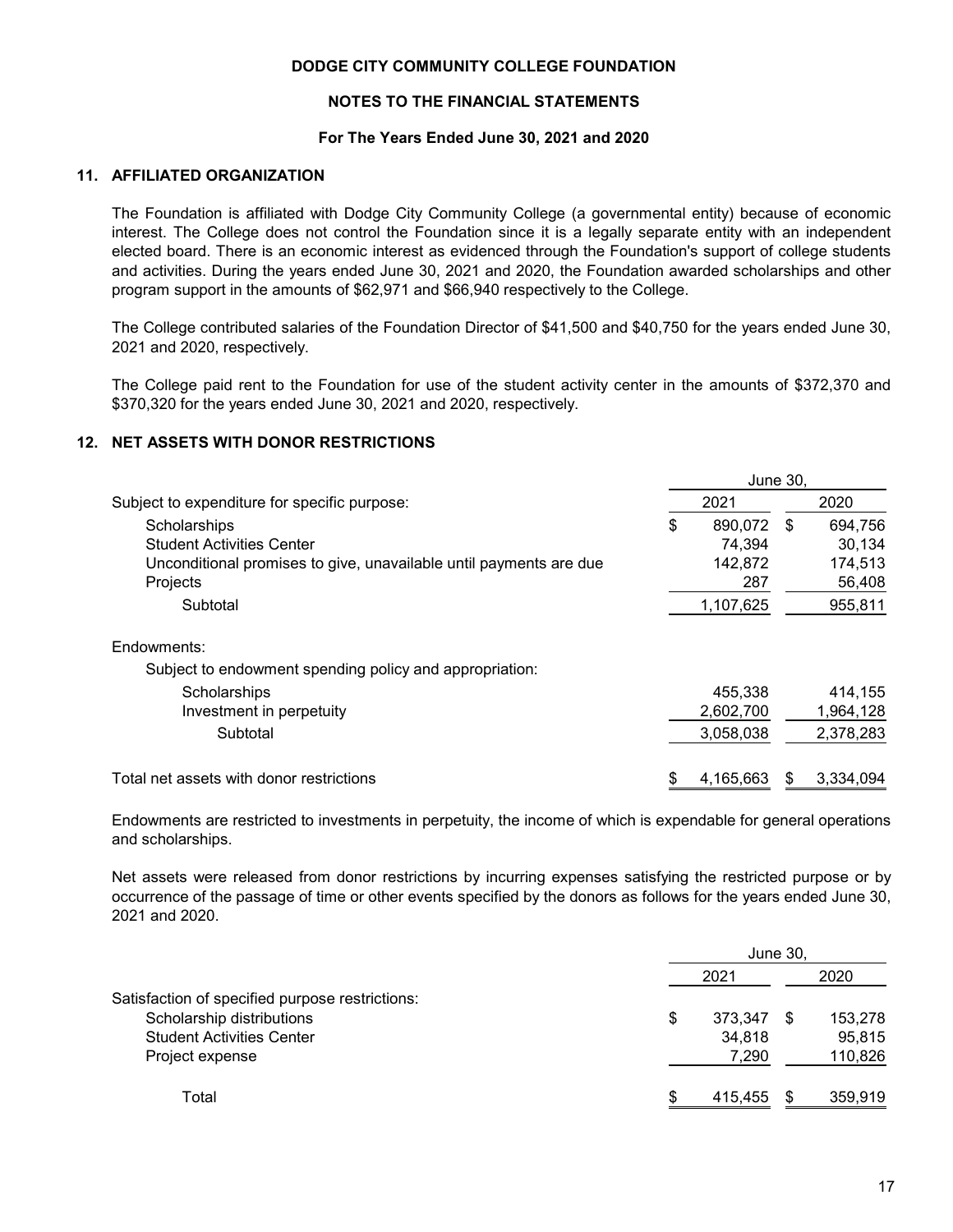#### **NOTES TO THE FINANCIAL STATEMENTS**

#### **For The Years Ended June 30, 2021 and 2020**

#### **13. LIQUIDITY AND AVAILABILTY**

The Foundation regularly monitors liquidity required to meet its operating needs and other contractual commitments, while also striving to maximize the investment of its available funds. The Foundation has various sources of liquidity at its disposal, including cash and cash equivalents, unconditional promises to give, and investments.

For purposes of analyzing resources available to meet general expenditures over a 12-month period, the Foundation considers all expenditures related to its ongoing activities of providing funding and scholarships to students of Dodge City Community College as well as the conduct of services undertaken to support those activities to be general expenditures.

As of June 30, 2021 and 2020, the following tables show the total financial assets held by the Foundation and the amounts of those financial assets that could readily be made available within one year of the balance sheet date to meet general expenditures:

| Financial assets at year-end:                                            | 2021 |             | 2020 |             |
|--------------------------------------------------------------------------|------|-------------|------|-------------|
| Cash and cash equivalents                                                | \$   | 245,342     | -S   | 139,954     |
| Restricted cash                                                          |      | 156,811     |      | 161,733     |
| Unconditional promises to give, net                                      |      | 142,842     |      | 174,513     |
| Investments                                                              |      | 3,791,649   |      | 2,985,559   |
| Total financial assets                                                   |      | 4,336,644   |      | 3,461,759   |
| Less those unavailable for general expenditures within one year, due to: |      |             |      |             |
| Contractual or donor-imposed restrictions:                               |      |             |      |             |
| Donor restricted donations                                               |      | (1,451,867) |      | (1,226,761) |
| Unconditional promises to give (long term)                               |      | (111,096)   |      | (143, 205)  |
| Not available due to nature of asset:                                    |      |             |      |             |
| Investment in perpetuity (endowment)                                     |      | (2,602,700) |      | (1,964,128) |
| Financial assets available to meet cash needs for general                |      |             |      |             |
| expenditures within one year of balance sheet date                       | \$   | 170.981     |      | 127.665     |

The endowment funds consist of donor-restricted endowments. Income from donor-restricted endowments is restricted for specific purposes, with the exception of the amounts available for general use. Donor-restricted endowment funds are not available for general expenditure.

As part of the liquidity management plan, cash in excess of daily requirements are invested in short-term investments and money market funds.

#### **14. COVID-19**

On January 30, 2020, the World Health Organization ("WHO") announced a global health emergency because of a new strain of coronavirus in Wuhan, China (the "COVID-19 outbreak") and the risks to the international community as the virus spreads globally beyond its point of origin. In March 2020, the WHO classified the COVID-19 outbreak as a pandemic, based on the rapid increase in exposure globally. The full impact of the COVID-19 outbreak continues to evolve as of the date of this report. As such, it is uncertain as to the full magnitude that the pandemic will have on the Endowment's financial condition, liquidity and future results of operations. Management is actively monitoring the global and local situation on its financial condition, liquidity, operations, suppliers, industry and workforce. Given the daily evolution of the COVID-19 outbreak and the global responses to curb its spread, the Endowment is not able to estimate the effects of the COVID-19 outbreak on its results of operations, financial condition or liquidity for fiscal year 2022. Future potential impacts may include a decrease in certain revenues, reduced customer traffic and the temporary closure of operating hours of our offices.